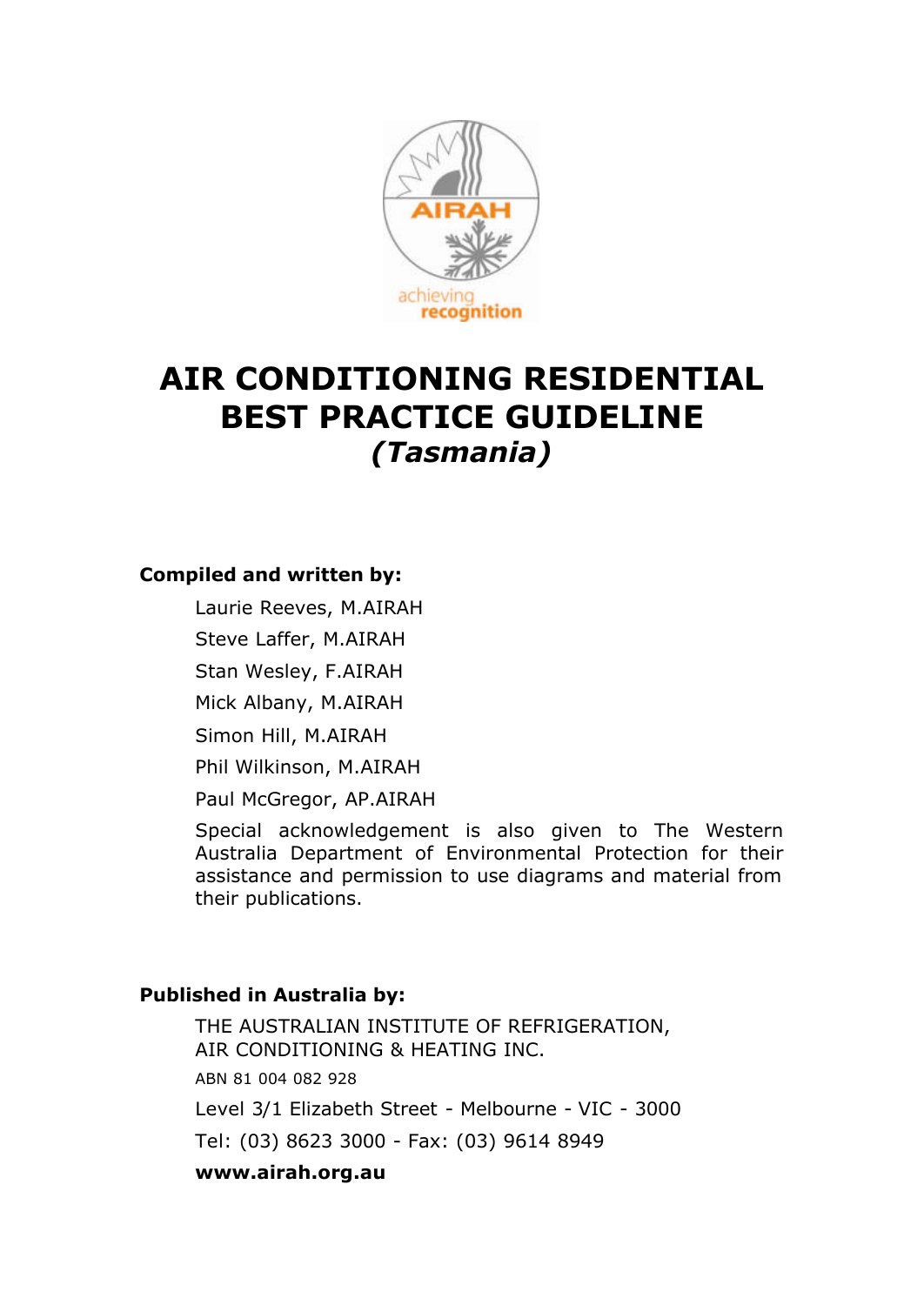### **Copyright AIRAH © 2003**

This document shall not be copied in part or as a whole without prior written permission from AIRAH.

#### **DISCLAIMER**

The information and advice contained in this document is intended for use only by persons who have adequate technical training in the field appropriate to the contents of this document. This document has been compiled as an aid only and the information and advice should be verified before any person puts it to any use. The user should also establish the applicability of the information or advice in relation to any specific circumstances. While the information or advice is believed to be correct, the Australian Institute of Refrigeration, Air Conditioning and Heating Inc. disclaims responsibility for any inaccuracies contained within the document including those due to any negligence in the preparation and publication of the said document.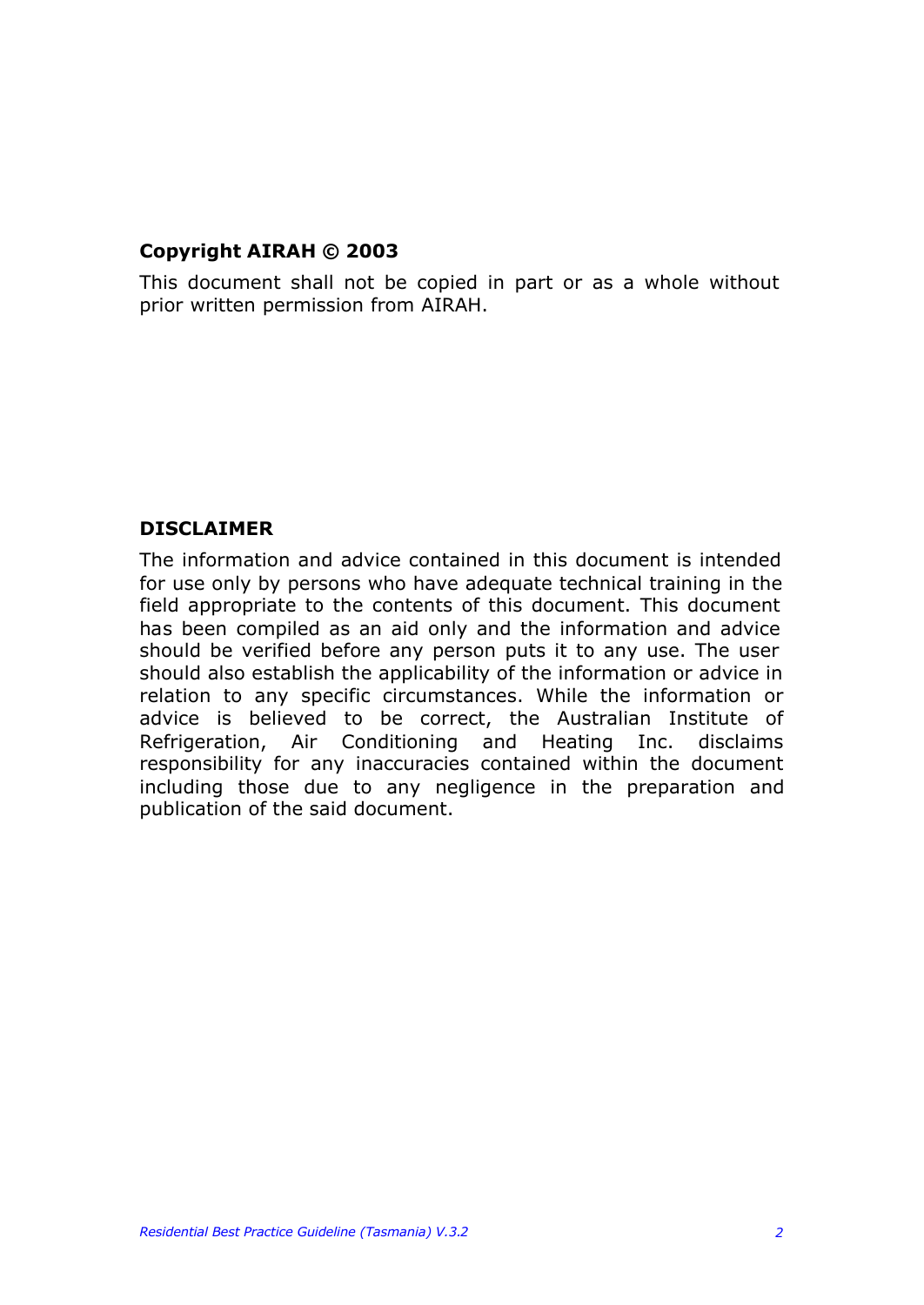# **Contents**

| Practical steps to minimise air conditioner noise  14          |  |
|----------------------------------------------------------------|--|
| Where will the air conditioner be installed? 14                |  |
|                                                                |  |
|                                                                |  |
|                                                                |  |
| Estimating the Noise Impact on Neighbouring Properties 16      |  |
| Determining a Suitable Sound Power Level 17                    |  |
|                                                                |  |
|                                                                |  |
| Legislation, Regulations, Standards and Reference Material  26 |  |
|                                                                |  |
|                                                                |  |
|                                                                |  |
|                                                                |  |
|                                                                |  |
|                                                                |  |
|                                                                |  |
|                                                                |  |
|                                                                |  |
|                                                                |  |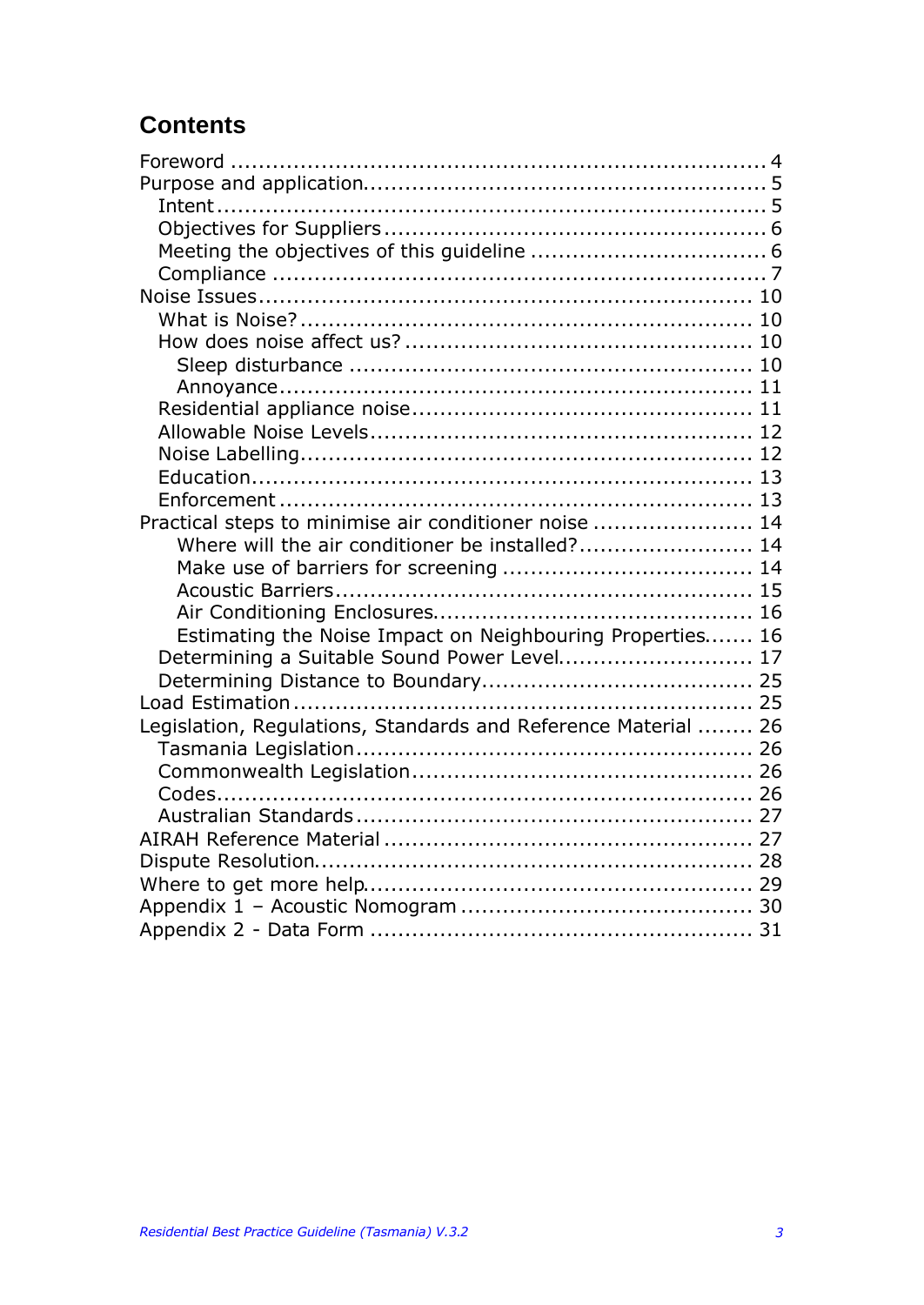### **Foreword**

The use of residential air conditioning systems in Australian homes has steadily increased over the last 10 years. Currently there are over 650,000 residential air conditioners sold in Australia annually and forward estimates indicate that this figure will continue to rise. The increase in use of residential systems has generated an increase in complaints about noisy air conditioners.

Noise is an integral part of our society today. No-one can escape noise completely, but if our towns and cities are to remain liveable, it is important to manage the negative impacts of environmental noise on people within their homes.

As a supplier, installer and maintainer of residential air conditioning systems, you have a professional obligation to make sure that every practical and reasonable effort is made not to compromise our quality of life through noise related issues.

AIRAH is pleased to be involved in the development of these guidelines which are aimed at improving installation practices thereby minimising and reducing inappropriate noise from air conditioning systems.

This document represents an important step forward in coordinating Council, community and industry action in managing environmental noise. It contains fundamental guidelines to protect both yourself and your customer from actions that may result in fines and/or legal action.

Follow the basic steps outlined in this booklet and help "design out the problem".

Jennifer Pelvin Chief Executive AIRAH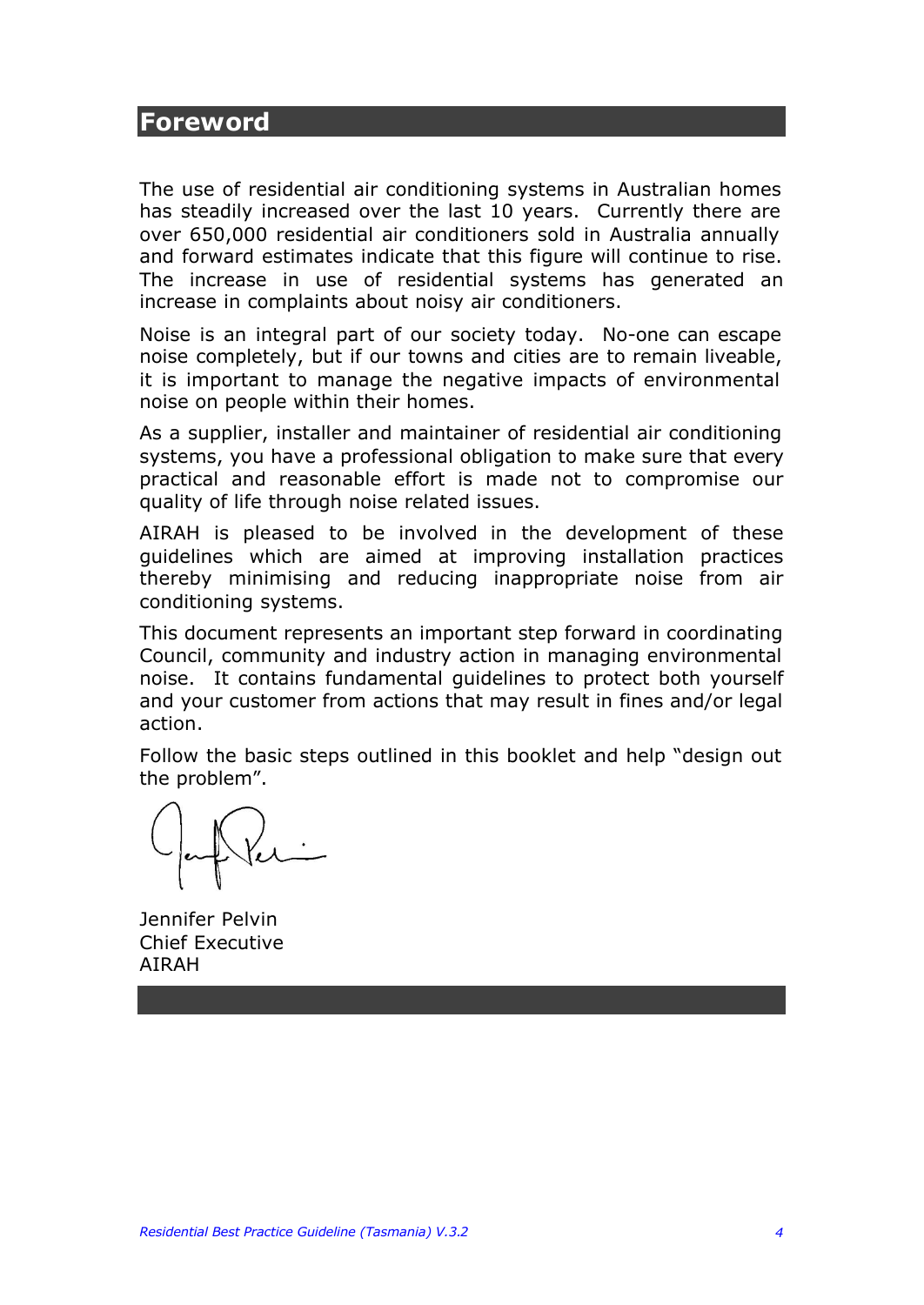# **Purpose and application**

The purpose of this Best Practice Guideline is to define a minimum level of service that AIRAH considers should be delivered by a Supplier**\*** in order to provide a quality result for a Customer. AIRAH does not monitor or control Suppliers who may use this Guideline and is not a party to any contract with which it may be used.

This Guideline is primarily intended to apply to air conditioning or heating systems for single residential dwellings, including individual apartments in a multi-residence building. It may also be used for individual small commercial systems, but does not apply to large or complicated commercial systems.

AIRAH has endeavoured to provide information that is relevant to typical residential air conditioning applications and that is correct at the time of publication. AIRAH may update this document from time to time, and will make updates available. However, it is the responsibility of the Supplier to ensure that all work is carried out in compliance with all current Legislation and the requirements of all applicable Standards, Codes and state and local Authorities.

### **Intent**

 $\overline{a}$ 

The intent of this Guideline is:

To enable all Suppliers to provide refrigerative air conditioning and heating systems that adequately meet the customer's needs and to minimise the risk of any Supplier bringing the industry into disrepute by:

- Using equipment that can't deliver its stated capacity.
- Offering to install equipment without accurately calculating how much cooling or heating (duty) is really needed.
- Installing equipment so that it can't meet the required duty or be properly maintained.
- Using unqualified, unskilled, unlicensed and/or inexperienced tradespersons to specify and install the equipment.

To give the Customer confidence that the selection of an air conditioning or heating system will meet their expectations of satisfactory operation and price, by:

- Noting the maximum/minimum ambient conditions at which the system will satisfy indoor temperatures.
- Ensuring alternative choices of equipment or systems are offered.
- Explaining all aspects of the price: inclusions, exclusions, maintenance work and likely additions.
- Stating what sort of service is really required and the cost of this service, indicating what has been included (and excluded) from any service agreement in the contract.

**<sup>\*</sup>** The term suppliers in this document refers to: suppliers, specifiers, installers and those maintaining air conditioning equipment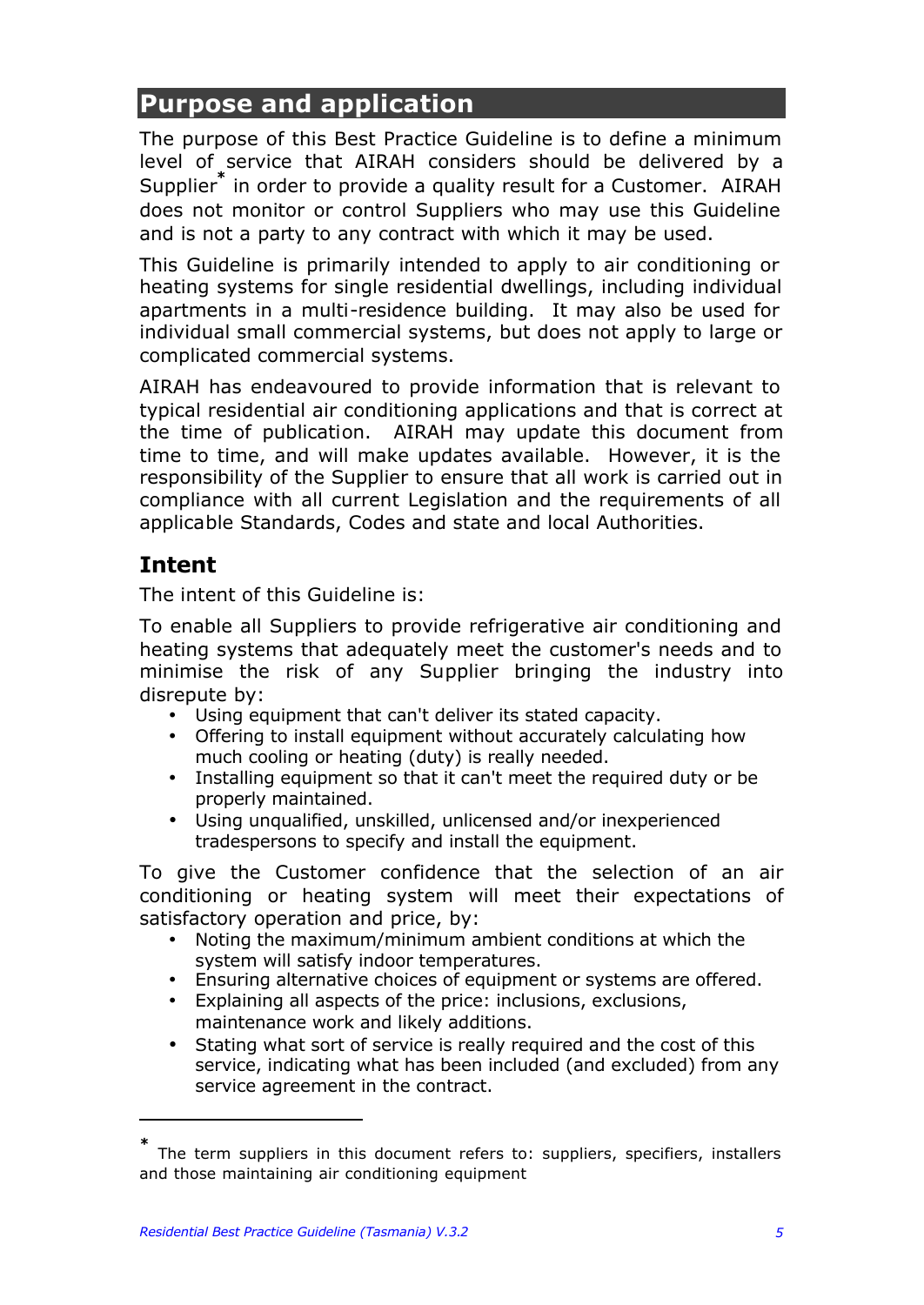### **Objectives for Suppliers**

The objectives of this Guideline are to ensure that the Supplier:

- Identifies the needs of the Customer.
- Provides professional advice and a written quotation.
- Provides a system that meets the identified needs of the Customer.
- Provides good quality equipment and installation.
- Provides professional after-sales service.

### **Meeting the objectives of this guideline**

The following items should be adhered to:

- 1. Educate your staff in this Best Practice Guideline.
- 2. Employ qualified trades people and ensure that all installation work is carried out under the supervision of a person licensed / registered for air conditioning / refrigeration work.
- 3. Tell your prospective customer that your firm designs systems and then selects, supplies, installs and commissions equipment, all in accordance with the AIRAH Residential Air Conditioning Best Practice Guideline.
- 4. Make sure that you know what your customer's real needs are, in regard to air conditioning and heating. Do they want:
	- A low price, or are they prepared to pay for the best possible air conditioning system?
	- Year-round comfort in all rooms, or just relief from outside extremes on the hottest or coldest days only?
	- Absolutely minimal noise that won't disturb the lightest sleeper, or a reasonably loud "drone"?
	- A system that makes it visually obvious that the home is air conditioned or one that is almost "invisible"?
	- Minimal running costs, or are running costs not an important issue?
	- A high efficiency unit defined by a high star rating.
- 5. Make sure that your customer knows what your proposal will really achieve. Does the customer:
	- know it will take time to cool-down or heat-up a home during extreme weather?
	- expect more rooms to be air conditioned than you are offering?
	- know the likely running costs per day? (or over the whole year?)
	- really know what noise level to expect from a residential air conditioning system?
	- know what it will look like, indoors and outdoors?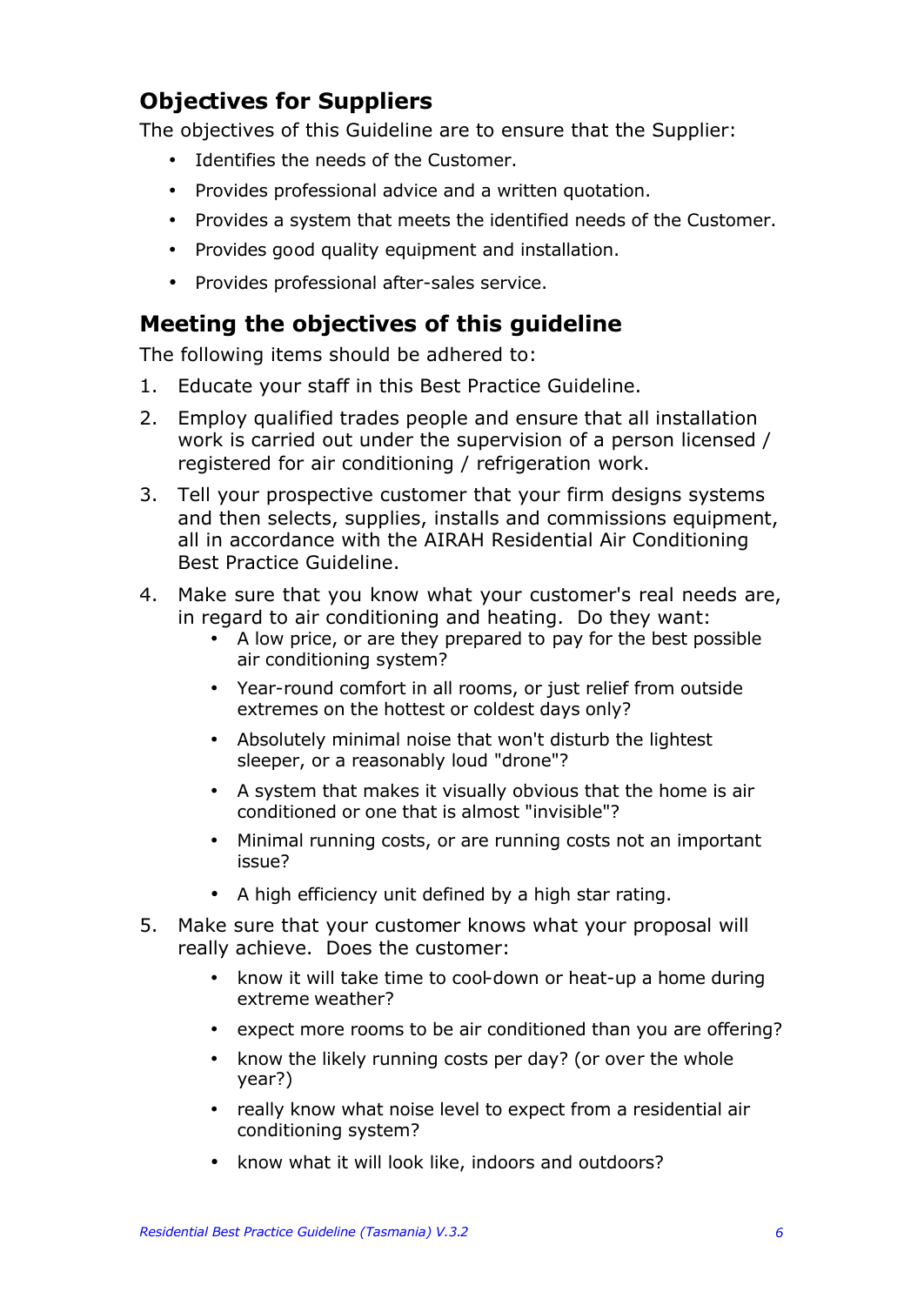- 6. Cooling and heating load estimates must only be carried out by experienced personnel, or under the supervision of experienced personnel, and include appropriate allowances for internal loads, infiltration, fan gains and duct heat gain/loss. The Supplier shall retain calculations on file for the duration of the warranty period.
- 7. Design outdoor conditions should be selected from AIRAH DA09, Load Estimation & Psychrometrics 'comfort' criteria for the nearest location, adjusted if necessary for the actual local climate. Note that design conditions only a few kilometres inland may be quite different from coastal locations.
- 8. Equipment selection must be based on the design indoor and outdoor conditions, adjusted if necessary to account for the installed plant configuration (e.g. heat gain from surroundings, recirculation). Unit capacity must be capable of achieving both the calculated sensible and total loads.
- 9. Where the building occupant does not plan to operate the plant continuously, but will switch it on say, after returning home on a very hot (or very cold) day, an appropriate "cool-down/warmup" allowance must be included in the calculated loads so the system has sufficient reserve capacity to reach comfort conditions in a reasonable time.
- 10. Ensure that your staff are familiar with the Australian Standards, Codes and Legislation applying to the installation and have access to appropriate reference documents. Refer to the AIRAH Residential Air Conditioning Best Practice Guideline.
- 11. Install systems with adequate space and access to carry out proper maintenance. Where the Customer is unwilling to provide adequate space or access, explain and confirm in writing the likely effect in terms of ongoing costs and unsatisfactory or reduced plant life.

### **Compliance**

A Supplier shall not advertise use of this Best Practice Guideline unless it is used and fully complied with on all applicable projects (except when specifically excluded by the Customer).

Compliance with this Guideline involves completion of all requirements that are relevant to the project, as initialled on the copy of this Guideline supplied with the quotation. The Supplier will indicate compliance with the Best Practice Guideline by completing the Data Form on the last pages of this booklet and leaving it with the Customer.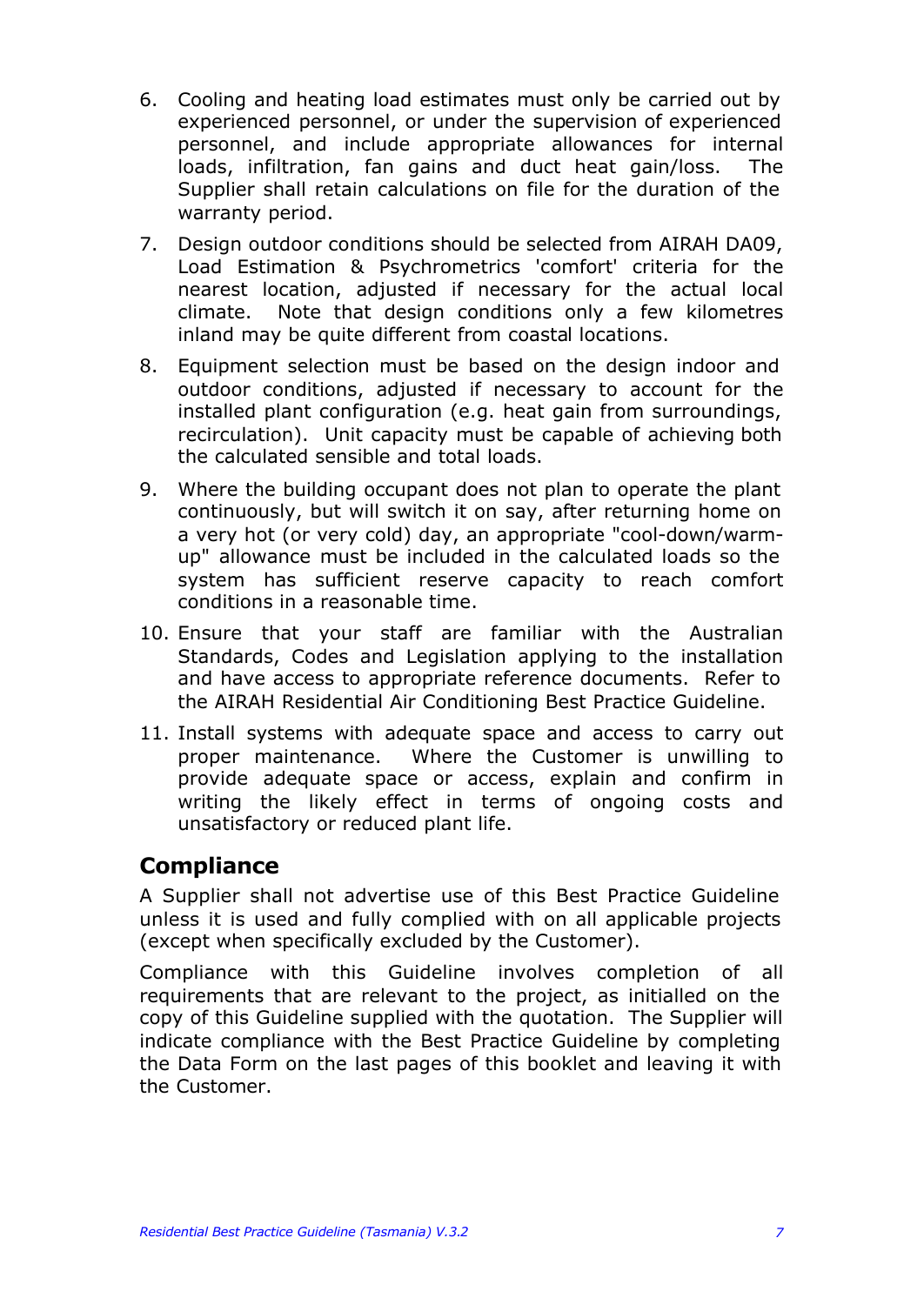The following checklist should be adhered to by the Supplier.

| <b>BEST PRACTICE CHECKLIST</b> |                                                                                                                                                                                                                                            |  |  |  |  |  |  |  |
|--------------------------------|--------------------------------------------------------------------------------------------------------------------------------------------------------------------------------------------------------------------------------------------|--|--|--|--|--|--|--|
| Phase                          |                                                                                                                                                                                                                                            |  |  |  |  |  |  |  |
|                                | Arrive at the agreed time. If an appointment cannot be<br>kept, advise the Customer in advance and agree an<br>alternative time.                                                                                                           |  |  |  |  |  |  |  |
|                                | Inspect the site and discuss the Customer's requirements to<br>identify their needs.                                                                                                                                                       |  |  |  |  |  |  |  |
|                                | Suggest alternatives if appropriate. If requested, provide<br>indicative pricing for each.                                                                                                                                                 |  |  |  |  |  |  |  |
|                                | Agree the system type to be used.                                                                                                                                                                                                          |  |  |  |  |  |  |  |
|                                | Determine required equipment capacity using an<br>appropriate calculation method.                                                                                                                                                          |  |  |  |  |  |  |  |
|                                | Determine Local Council requirements (if any) in relation to<br>the works.                                                                                                                                                                 |  |  |  |  |  |  |  |
|                                | Provide a detailed quotation including:                                                                                                                                                                                                    |  |  |  |  |  |  |  |
| QUOTATION                      | Calculated heating and cooling capacity, stating<br>calculation method used, indoor and outdoor<br>temperatures for Summer and Winter used for<br>calculations and expected indoor temperature<br>tolerances.                              |  |  |  |  |  |  |  |
|                                | Description of the system to be provided (equipment<br>$\bullet$<br>manufacturer, heating and cooling capacity at stated<br>indoor and outdoor conditions, noise levels, number<br>and location of outlets, zones, controls and the like). |  |  |  |  |  |  |  |
|                                | Statement on required/recommended noise levels and<br>the extent of the Supplier's responsibility.                                                                                                                                         |  |  |  |  |  |  |  |
|                                | Price and payment schedule.                                                                                                                                                                                                                |  |  |  |  |  |  |  |
|                                | Inclusions and exclusions (Council<br>application/fees/requirements, power supply,<br>supports/plinth, drainage, covers for exposed piping<br>and wiring, cleanup, rubbish removal and the like).                                          |  |  |  |  |  |  |  |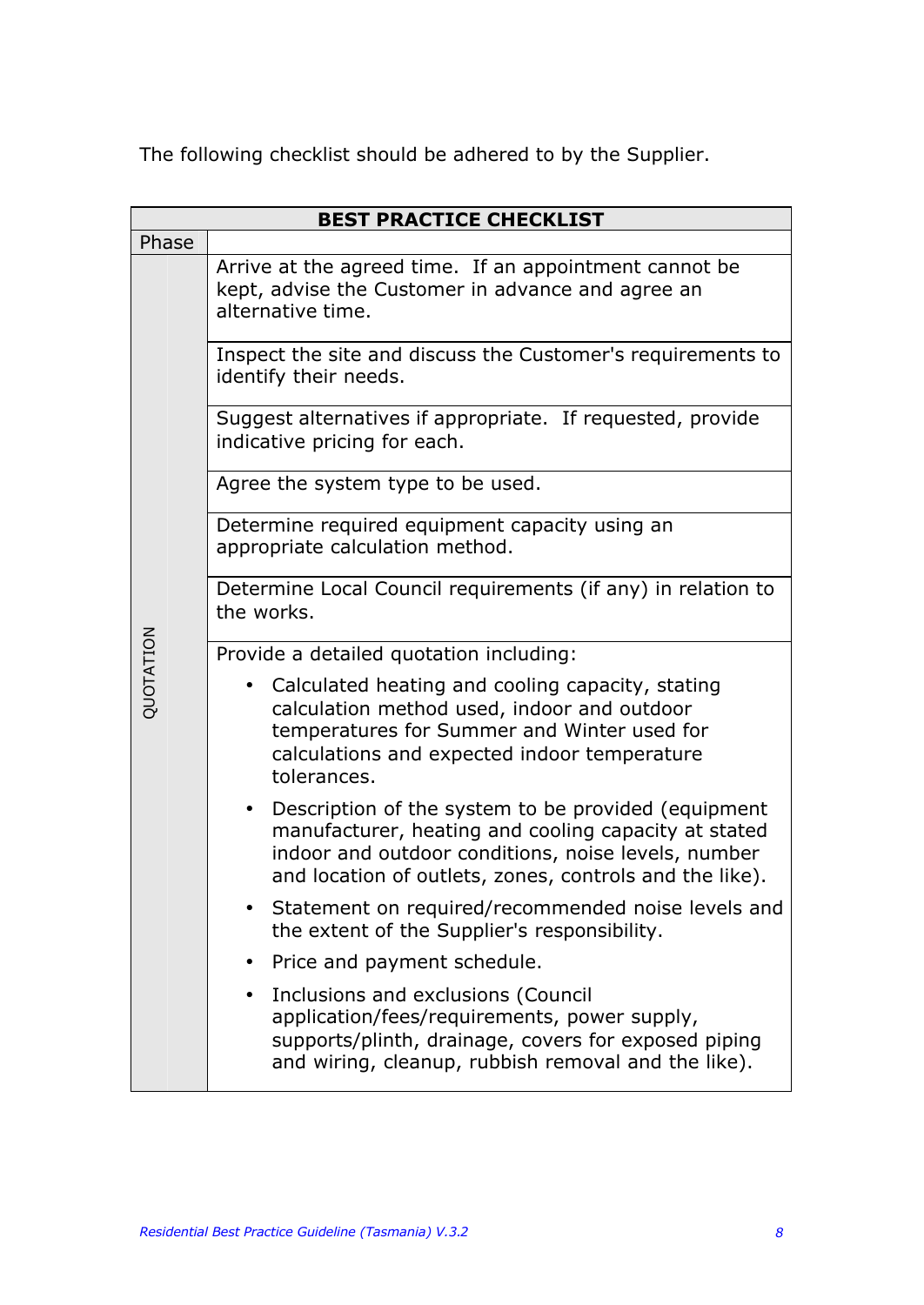| QUOTATION    | Warranty (length, conditions and exclusions).<br>Insurance (what is and is not covered by the<br>Supplier's policy).<br>Details of recommended servicing frequency and<br>exclusions. Nominate price of full service for first<br>year.<br>A copy of this Best Practice Guideline, with initials<br>against the requirements that will be completed.<br>Declaration by a management representative that the<br>work will be carried out in accordance with this Best<br>Practice Guideline. |  |  |  |  |  |
|--------------|---------------------------------------------------------------------------------------------------------------------------------------------------------------------------------------------------------------------------------------------------------------------------------------------------------------------------------------------------------------------------------------------------------------------------------------------------------------------------------------------|--|--|--|--|--|
|              | If a sale is made via door-to-door sales techniques where<br>the customer does not contact the supplier, a 10 day<br>cooling off period applies. Otherwise, no cooling off period<br>applies.                                                                                                                                                                                                                                                                                               |  |  |  |  |  |
|              | Under the Trade Practices Act 1974, an implied warranty<br>applies on goods and services including air conditioners.                                                                                                                                                                                                                                                                                                                                                                        |  |  |  |  |  |
|              | Utilise equipment from established manufacturers capable<br>of providing spare parts and technical backup.                                                                                                                                                                                                                                                                                                                                                                                  |  |  |  |  |  |
|              | Ensure installation is performed by, or under the<br>supervision of qualified, licensed/registered personnel.                                                                                                                                                                                                                                                                                                                                                                               |  |  |  |  |  |
| INSTALLATION | Ensure equipment, materials and installation is in<br>accordance with all relevant legislation and Australian<br>Standards and Best Practice Programs.                                                                                                                                                                                                                                                                                                                                      |  |  |  |  |  |
|              | Commission the equipment with calibrated instruments and<br>an established checklist, using experienced personnel. A<br>copy of the completed checklist shall be provided to the<br>Customer.                                                                                                                                                                                                                                                                                               |  |  |  |  |  |
|              | Provide the Customer with operating instructions and a<br>(brief) schedule of recommended maintenance.                                                                                                                                                                                                                                                                                                                                                                                      |  |  |  |  |  |
|              | For at least two years after installation, remind the<br>Customer when a routine service is recommended. Service<br>visits for the first year shall be at the fixed price nominated<br>in the quotation.                                                                                                                                                                                                                                                                                    |  |  |  |  |  |
| AFTER SALES  | Utilise a service checklist and provide a copy to the<br>Customer after each service.                                                                                                                                                                                                                                                                                                                                                                                                       |  |  |  |  |  |
|              | Promptly attend to any defects identified during the<br>warranty period.                                                                                                                                                                                                                                                                                                                                                                                                                    |  |  |  |  |  |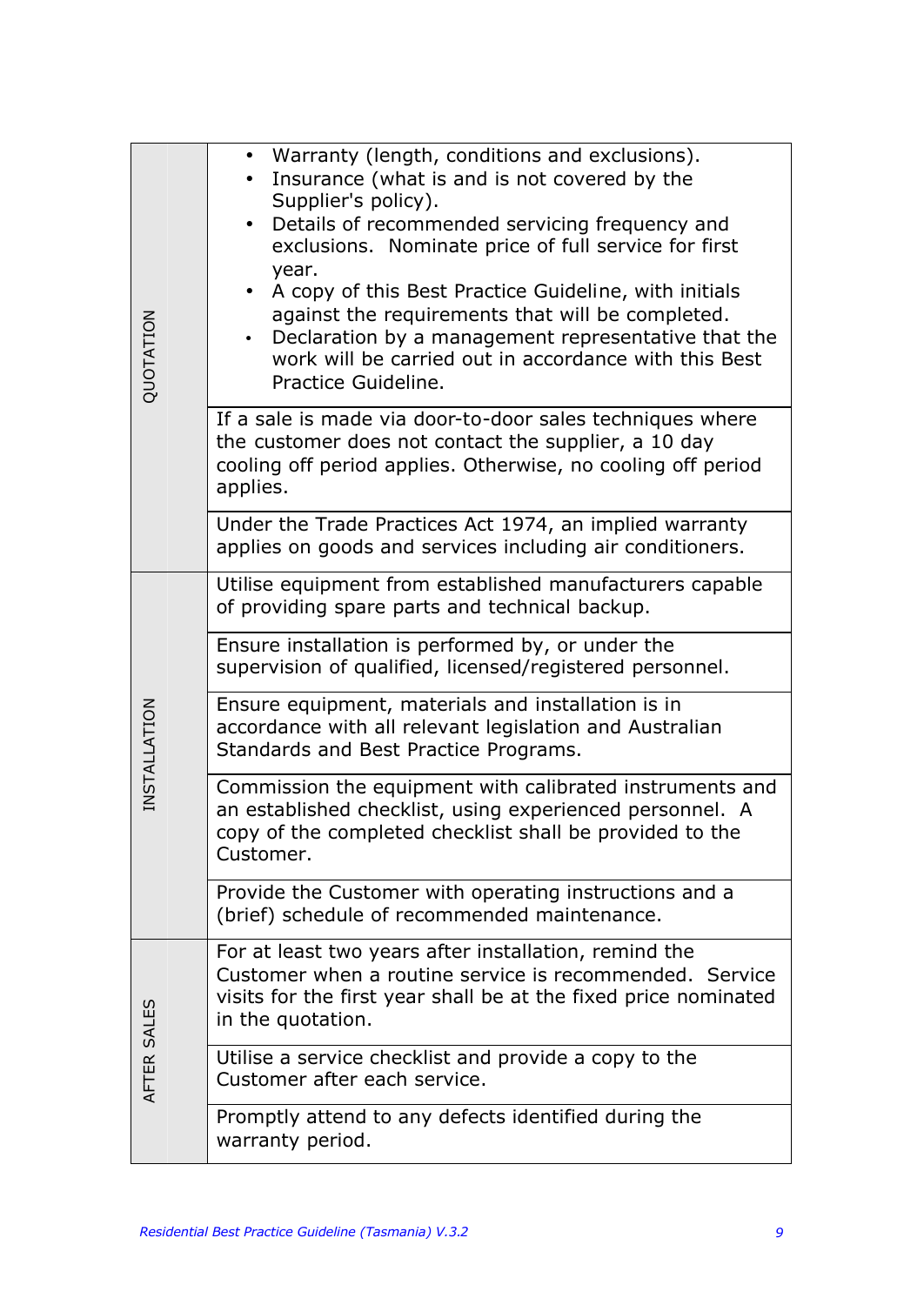# **Noise Issues**

### **What is Noise?**

When environmental noise reaches elevated levels in our living spaces, it can have significant impacts on our health and well being by disturbing sleep and interfering with relaxation and communication.

Noise by definition is sound that is unwanted or unpleasant in some way. Due to the range of noise that can be heard by the human ear, a scale



was developed called the 'decibel scale' (dB(A)), which is used to represent how loud a particular noise is.

### **How does noise affect us?**

When noise becomes too loud in our living places, it can have significant impact on our health and wellbeing by disturbing and preventing sleep, relaxation and communication. Noise can also affect our performance, learning and stress levels.

The level of annoyance experienced from the noise depends on the level of the noise, type of noise, how often it occurs, how long it goes for, time of day or night and the individual's own tolerance.

#### **Sleep disturbance**

Sleep is necessary for the basic physical and mental functioning of healthy people. Noise can interfere with sleep in a number of ways. It can:

- prevent people from falling asleep
- cause awakenings
- interrupt quality of sleep
- affect performance and mood the next day

Research also indicates exposure to night time noises also induce secondary effects, so-called after effects. These effects that can be measured the day after the night-time disturbance and are detected while the individual is awake. The secondary effects include reduced perceived sleep quality, increased fatigue, depressed mood or well-being, and decreased performance.

Research has shown that sleep disturbance is complex and dependant on a number of factors, including the level of nuisance noise compared with the background noise, frequency of the noise and the percentage of low-range components within the nuisance noise. This combined with particular individual attributes (such as stress levels, medical conditions and level of hearing) can all lead to sleep disturbance.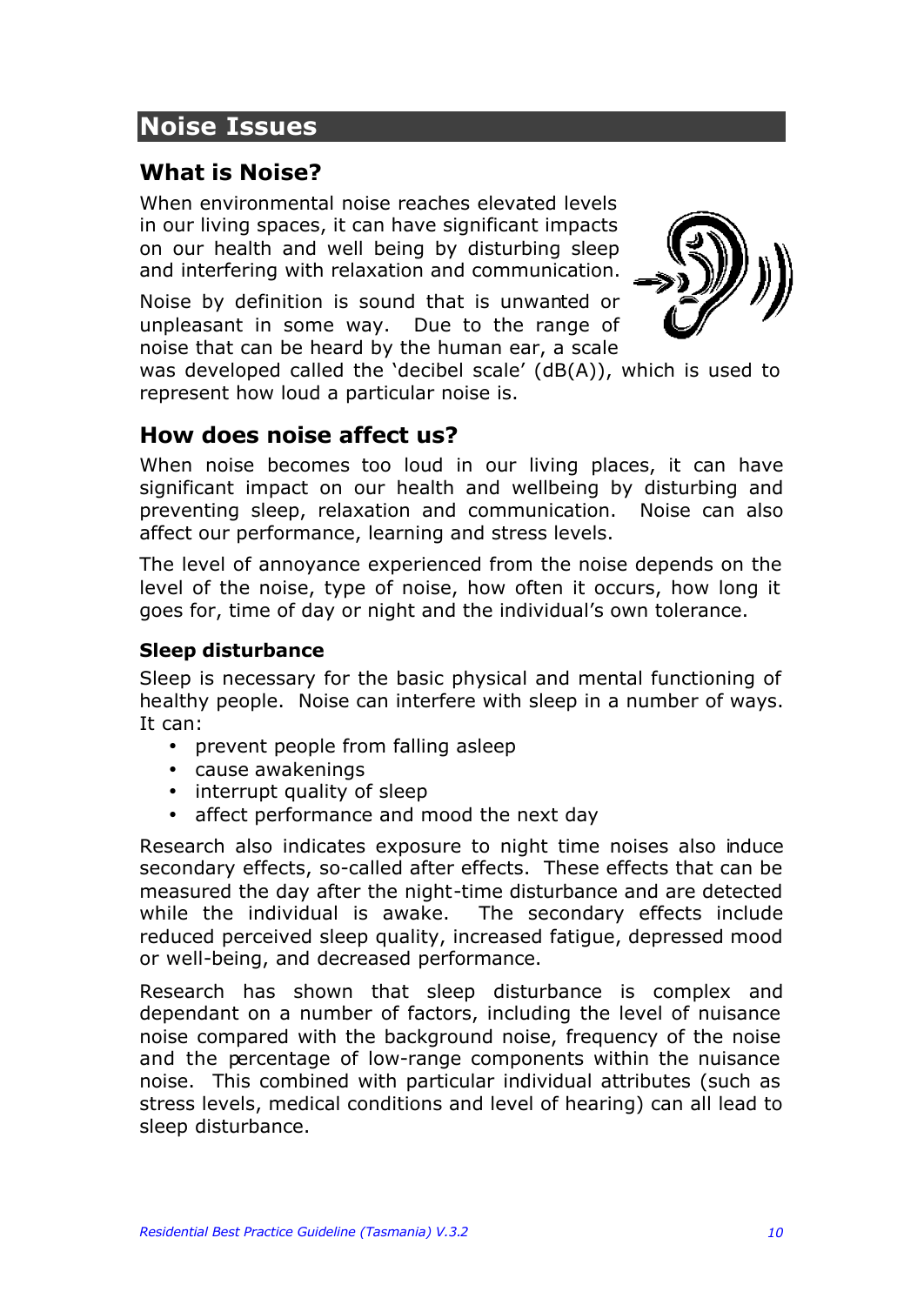#### **Annoyance**

The term 'annoyance' is typically used to sum up the negative emotions people express to unwanted noise that impacts on their ability to undertake activities such as sleeping, relaxing or reading. These emotions can include anger, dissatisfaction, agitation and helplessness.

Annoyance levels are influenced by:

- the level of noise
- type of noise
- how often it occurs
- how long it goes for
- the time of day or night



• psycho-social factors such as the individuals ability to shut out the noise, their emotional status and disposition to the noise

Noise annoyance can result in changes in behaviour, such as closing windows, not using balconies and turning up the television volume. In some cases annoyance can be extreme and can lead to aggression.

### **Residential appliance noise**

Changing lifestyles and new technologies have seen the increased use of powered appliances. Air conditioner noise complaints made to city councils have greatly increased over the past few years and may be attributed to a number of factors including a decrease in distance between neighbours due to an increase in high density living, combined with an increase in domestic air conditioning sales.

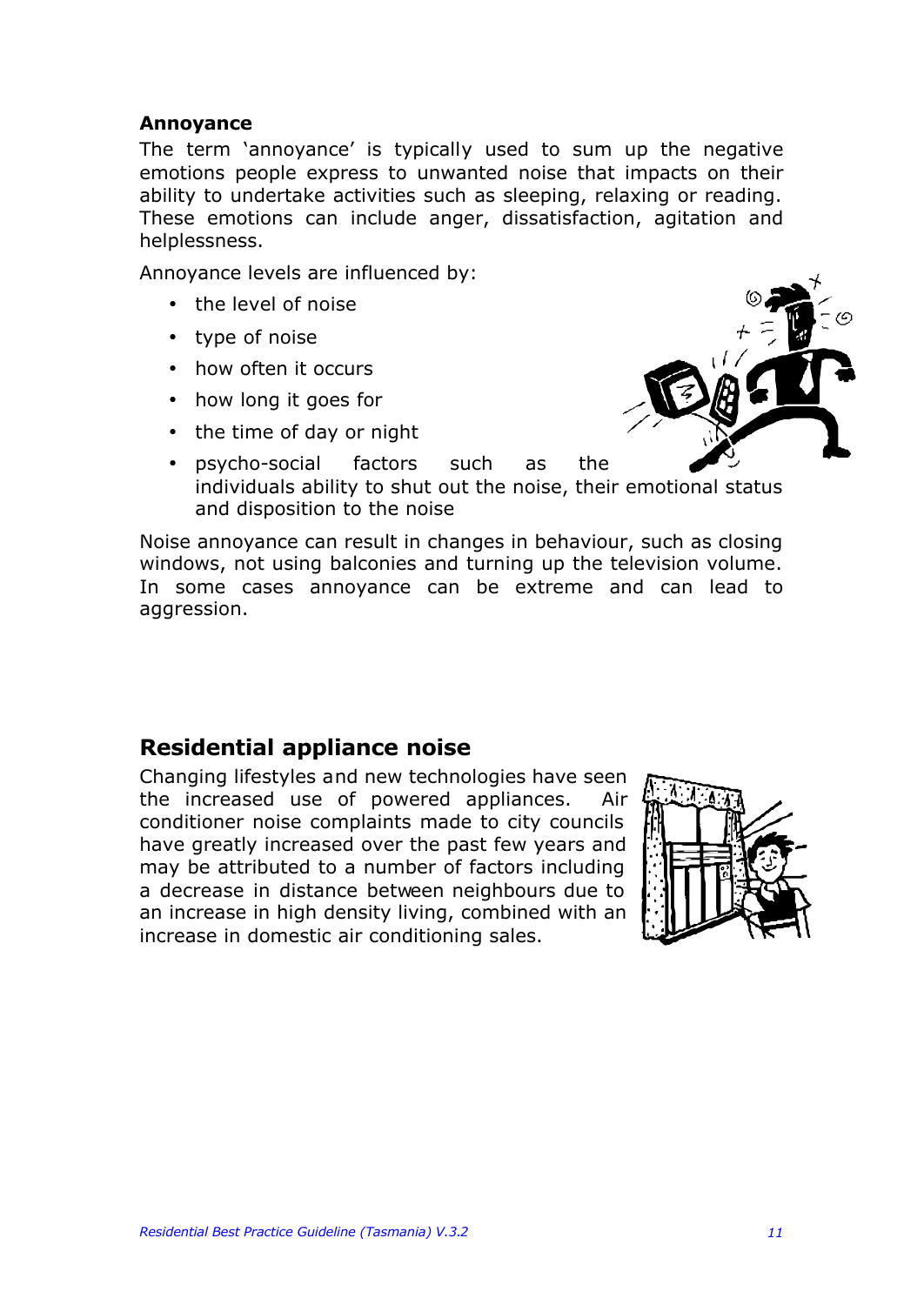### **Allowable Noise Levels**

The *Environmental Protection (Noise) Regulations 1977* include noise limits for domestic air conditioners. Local city councils are responsible for enforcing these limits.

|                                  | Time average sound pressure level (dB(A)) |                                                                       |     |  |
|----------------------------------|-------------------------------------------|-----------------------------------------------------------------------|-----|--|
| <b>Operating</b><br><b>Times</b> |                                           | Sleeping Areas   Recreation and   Working Areas<br><b>Study Areas</b> |     |  |
| 7am until 10pm                   | 45                                        | 50                                                                    | -52 |  |
| 10pm until 7am                   | 40                                        | 45                                                                    | 47  |  |

The allowable noise levels are:

The above limits must be adjusted as follows:

- if tonal noise is present, subtract 5dB(A) (see page 19)
- if impulsive noise is present, subtract 2dB(A) (see page 19)

If an air conditioner exceeds these noise limits, the council may issue the owner or operator with a notice or an on-the-spot fine. Therefore it is important to select the quietest air conditioner possible and have it installed as far away from any surrounding dwellings / houses.

### **Noise Labelling**

Residential air conditioners should have a label clearly displayed which shows the Sound Power Level  $(L_w)$  of the unit. The Sound Power Level will give you an

indication on how noisy the air conditioner will be outside the customer's house. The higher the number, the louder the air conditioning unit will be.

*Some air conditioners may also have Sound Pressure Levels (Lp) stated on the label. This number is different from the Sound Power Level*

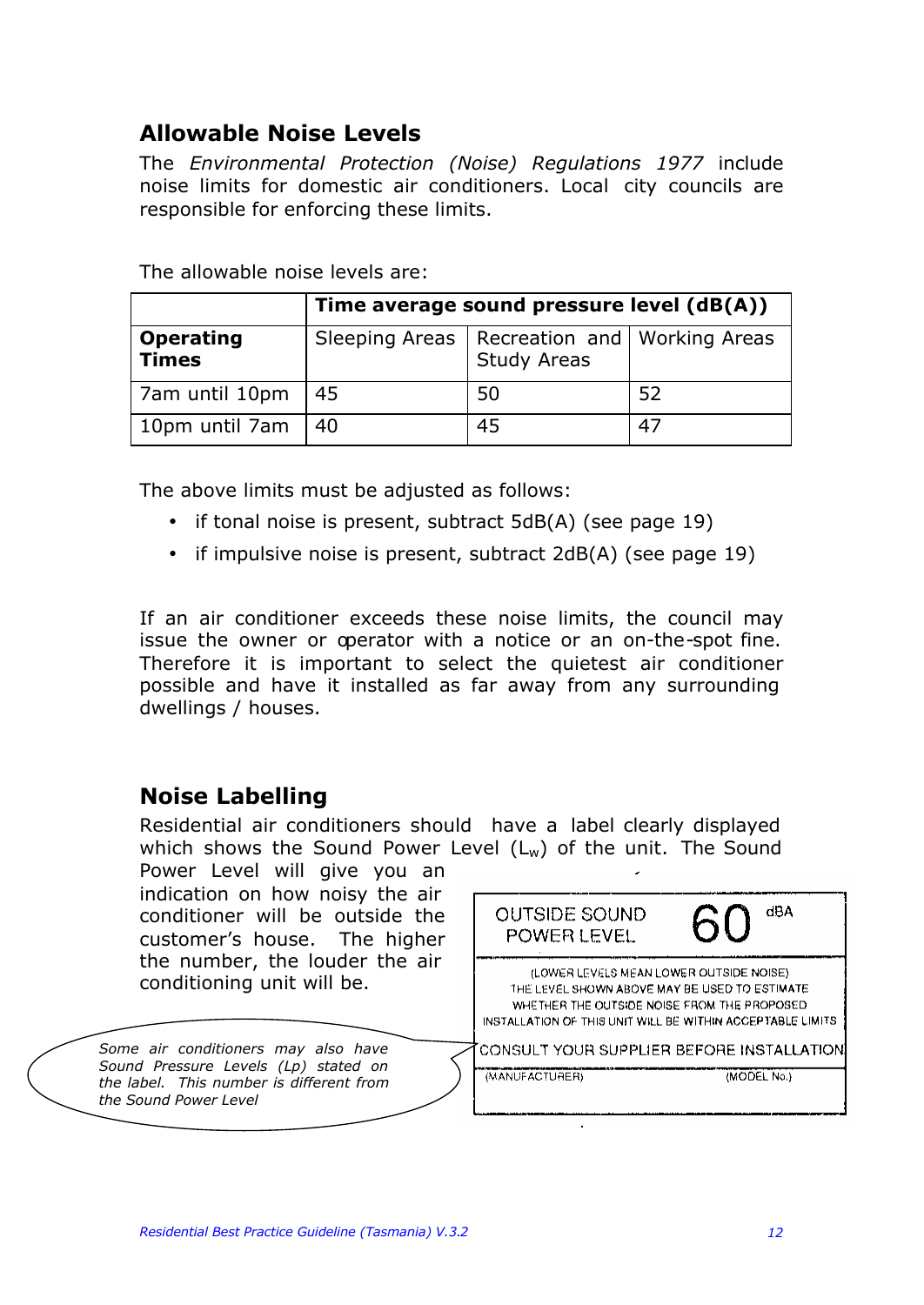**Education**

conditioners are often the result of the operators being unaware that their actions are adversely affecting neighbours. Operators are also unaware that by exceeding noise levels, they are breaking the law and could be fined for such activities.

Noise issues associated with the use of appliances such as air

Raising people's awareness of noise nuisances and potential penalties that may apply will ensure reduction of these nuisances.

Likewise, limited advice from retailers and installers, and lack of forethought and planning by owners, retailers and installers on the location and use of air conditioners also contributes to noise impacts in the community.

Manufacturers, installers and retailers have a community obligation to provide responsible advice and service to prevent noise nuisance up-front.

Noise labelling for domestic air conditioners provides consumers with more information in order to make informed purchasing decisions.



### **Enforcement**

Local city council Environmental Health Officers regulate noise from domestic air conditioners using the *Environmental Protection (Noise) Regulations 1977*. These regulations prescribe:



- Noise level restrictions for air conditioning
- time restrictions for air conditioning use
- Powers for local council officers to issue environment protection notices, environment infringement notices and on-thespot fines, and initiate legal proceedings.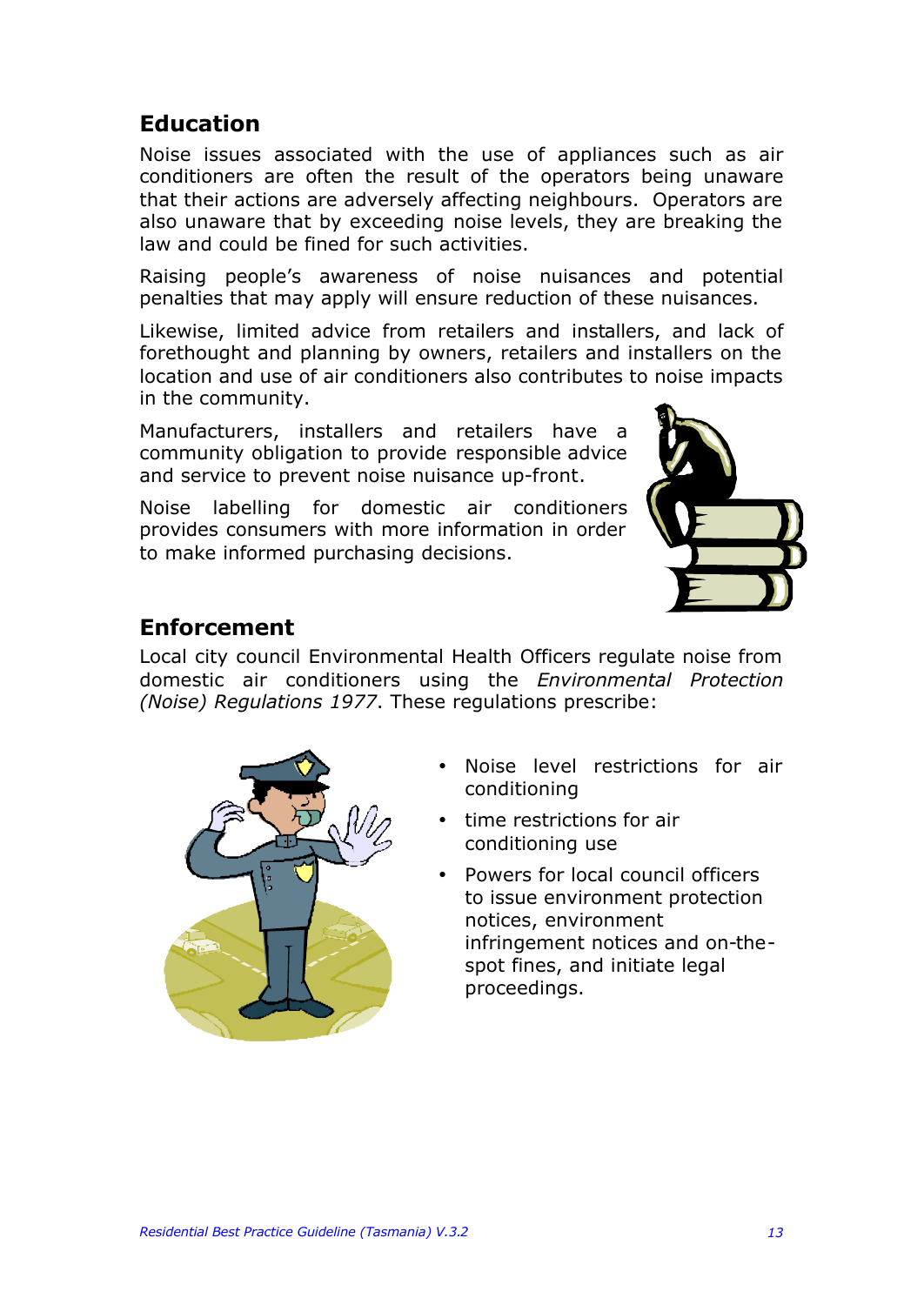# **Practical steps to minimise air conditioner noise**

#### **Where will the air conditioner be installed?**

Consider where the air conditioner is likely to be installed. Some air conditioning systems are quieter than others and some have more flexibility in where they can be located.

Air conditioners should not be located adjacent to neighbours windows, bedrooms or living areas.



Split systems have more flexibility in the way they are installed and the outside unit can be located closer to the ground. This allows fences and barriers to be used to screen the noise from the unit.

> *"Discuss noise issues with your customer before the air conditioner is installed."*

#### **Make use of barriers for screening**

Just as light reflects from shiny surfaces, noise can be reflected from hard surfaces onto neighbour's property.

Avoid locating the air conditioner near multiple reflective surfaces such as walls and eaves.

Existing barriers such as fences and garden walls can be used to effectively screen noise from neighbours. It is important to make sure that any barriers used to screen neighbours from noise blocks the line of sight of the air conditioner and does not contain any holes or gaps.

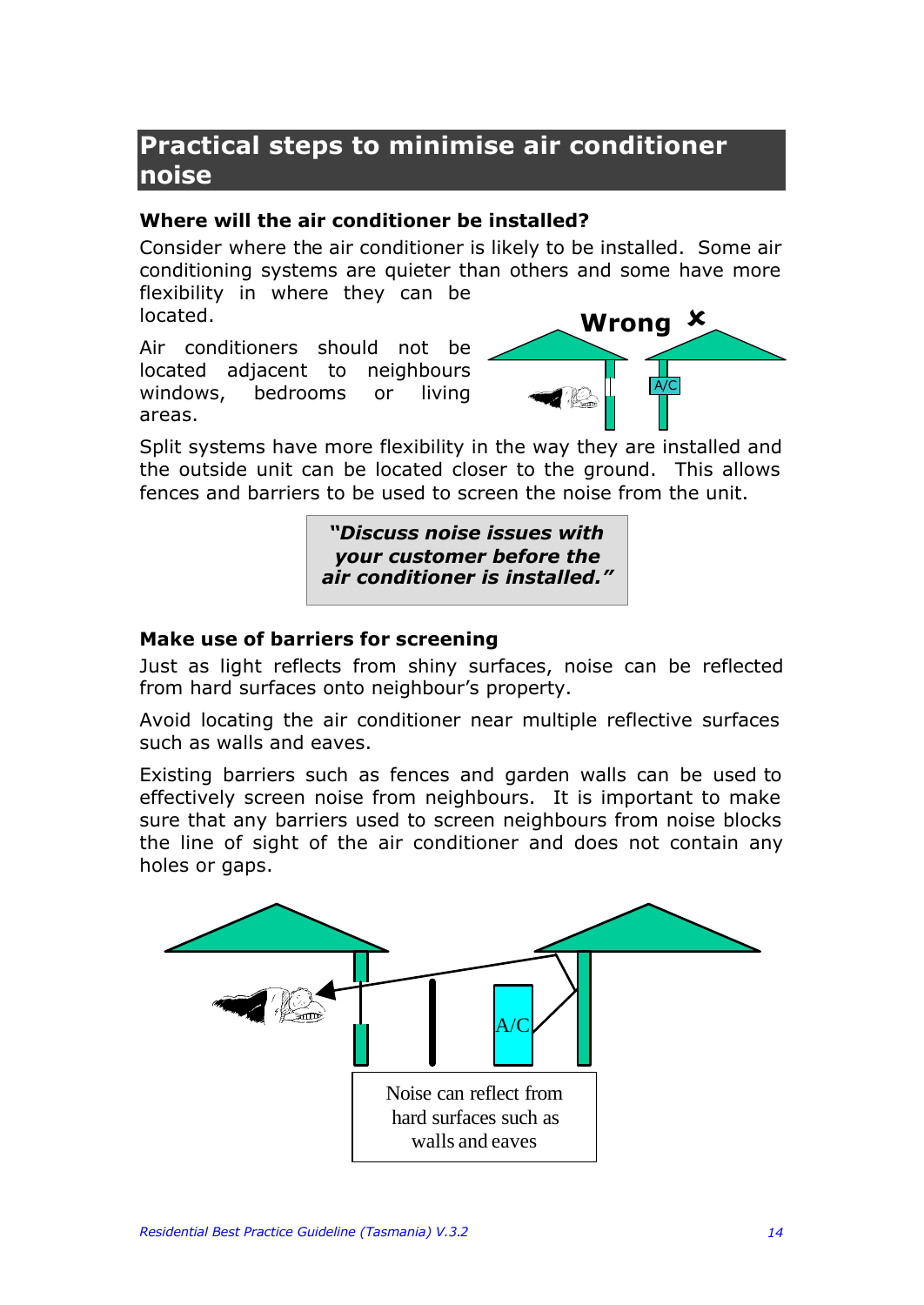

A solid fence, which completely blocks line-of-sight of the air conditioner and contains no gaps, may help you to reduce your air conditioner noise to acceptable limits.



#### **Acoustic Barriers**

If the air conditioner is well maintained and operating properly, but is still causing excessive noise, consider the use of acoustic barriers.

Fences and garden walls can be used effectively to screen neighbours from noise, however to be effective, any fences or walls must block the line of sight of the air conditioner, be of solid construction and contain no gaps or holes.

If a dividing fence is located between the air conditioner and the neighbour, it may be constructed of standard wooden palings with gaps between the palings. The fitting of additional overlapping palings could make an existing fence an effective noise barrier.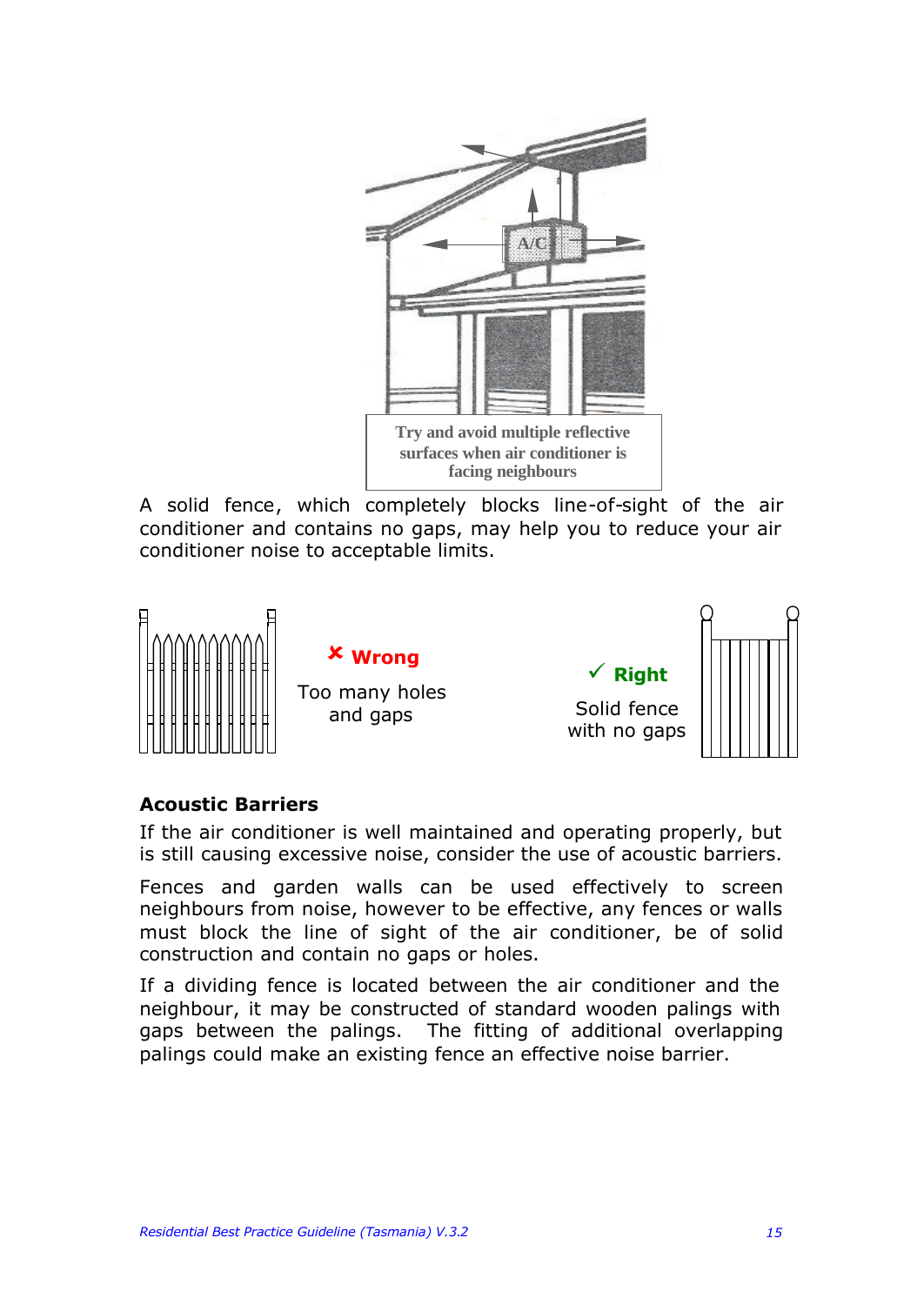

If room permits, an air conditioning barrier could be a cost effective option. In order for this to be effective, the barrier must block line of sight to the affected neighbours and the air conditioner must be located away from multiple reflective surfaces, such as corners and eaves, which could reflect noise and decrease the effectiveness of the barrier.

Air conditioning outdoor units require ventilation to operate. Any barriers must be constructed in accordance with manufacturer specifications for ventilation to avoid damage to the outdoor unit.



#### **Air Conditioning Enclosures**

There are a number of companies that market full noise enclosures for air conditioning units.

Also check with the manufacturer of your air conditioner to see whether they have any after market sales of noise enclosures.

*"Always make sure when enclosing air conditioning units that you check the manufacturers' specifications for ventilation, to avoid damage to the outdoor unit and voiding of the warranty."*

#### **Estimating the Noise Impact on Neighbouring Properties**

The following pages give simple methods to estimate the likely noise impact of an air conditioner installation on neighbouring properties. If you want to determine the suitable "Sound Power Level" for a given installation then follow the steps for **–** *Determining a Suitable Sound Power Level.*

If you have already selected a unit and know the "Sound Power Level" and want to know how close to a neighbouring property or fence it can be located, follow the steps for - *Determining Distance to Boundary.*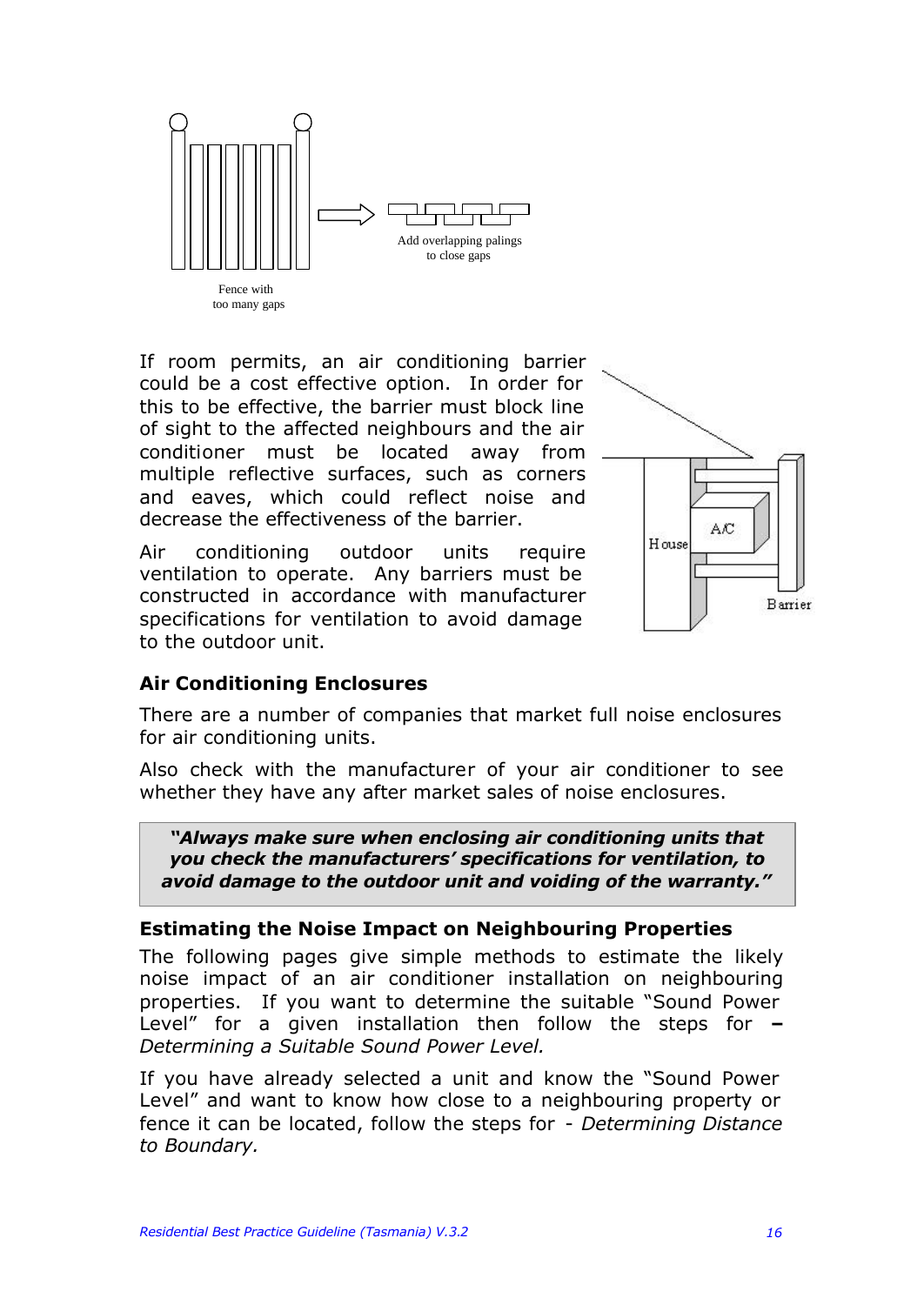### **Determining a Suitable Sound Power Level**

Follow **Steps 1- 4** carefully and it will guide you to decide which air conditioner is suitable by considering the distance between the intended site and property boundary, as well as noise barriers such as fences.

#### **Step 1 Distance Factor**

The closer the air conditioner is to the neighbour the quieter it will need to be. Follow the steps below and put your answer in *Box 1*.

a) Measure the shortest distance, in metres, between where you want to put the air conditioner and the appropriate area on the neighbouring property. This measurement is taken one metre from the external wall closest to the relevant area (eg. sleeping area) on the neighbouring property. If the distance

between the wall and the property boundary is less than one metre, the measurement is taken at the property boundary. Mark the distance with an X in Column 1 - Acoustic Nomogram.

b) Bear in mind that to reduce noise, air conditioners are best placed in a location that provides the greatest distance between the air conditioner and neighbours. This could, for example, mean mounting the air conditioner facing the back fence or front street (check Town Planning constraints first).

|                                                     | <b>Acoustic Nomogram</b>                                                                                 |                                                        |
|-----------------------------------------------------|----------------------------------------------------------------------------------------------------------|--------------------------------------------------------|
| Column 1<br>Shortest<br>distance<br>to<br>neighbour | Column <sub>2</sub><br>Amount of<br>noise<br>allowed<br>(dBA)                                            | Column <sub>3</sub><br>Put this<br>number in<br>Box 1. |
| 1.                                                  | 75<br>70                                                                                                 | 80                                                     |
| 1.5.                                                | 65                                                                                                       |                                                        |
| $2 -$                                               | 60                                                                                                       | 75.                                                    |
| $3 -$                                               | 55                                                                                                       |                                                        |
|                                                     | 50                                                                                                       | $70 -$                                                 |
| 4.<br>5.                                            | 45                                                                                                       | 65                                                     |
| 6.<br>$7 -$                                         | 40                                                                                                       |                                                        |
| $\frac{8}{9}$<br>$10 -$                             | 35                                                                                                       | 60.                                                    |
|                                                     | 30                                                                                                       |                                                        |
| $.5 \cdot$                                          | 25                                                                                                       | 55.                                                    |
| $20 -$<br>25                                        | 20                                                                                                       |                                                        |
| 30.                                                 | 15                                                                                                       | 50.                                                    |
| 40-                                                 | *Sound Pressure Level                                                                                    |                                                        |
|                                                     | <b>Not to Scale</b>                                                                                      |                                                        |
|                                                     | To use Acoustic Nomogram see Appendix 1.<br>Additional copies may be downloaded from<br>www.airah.org.au |                                                        |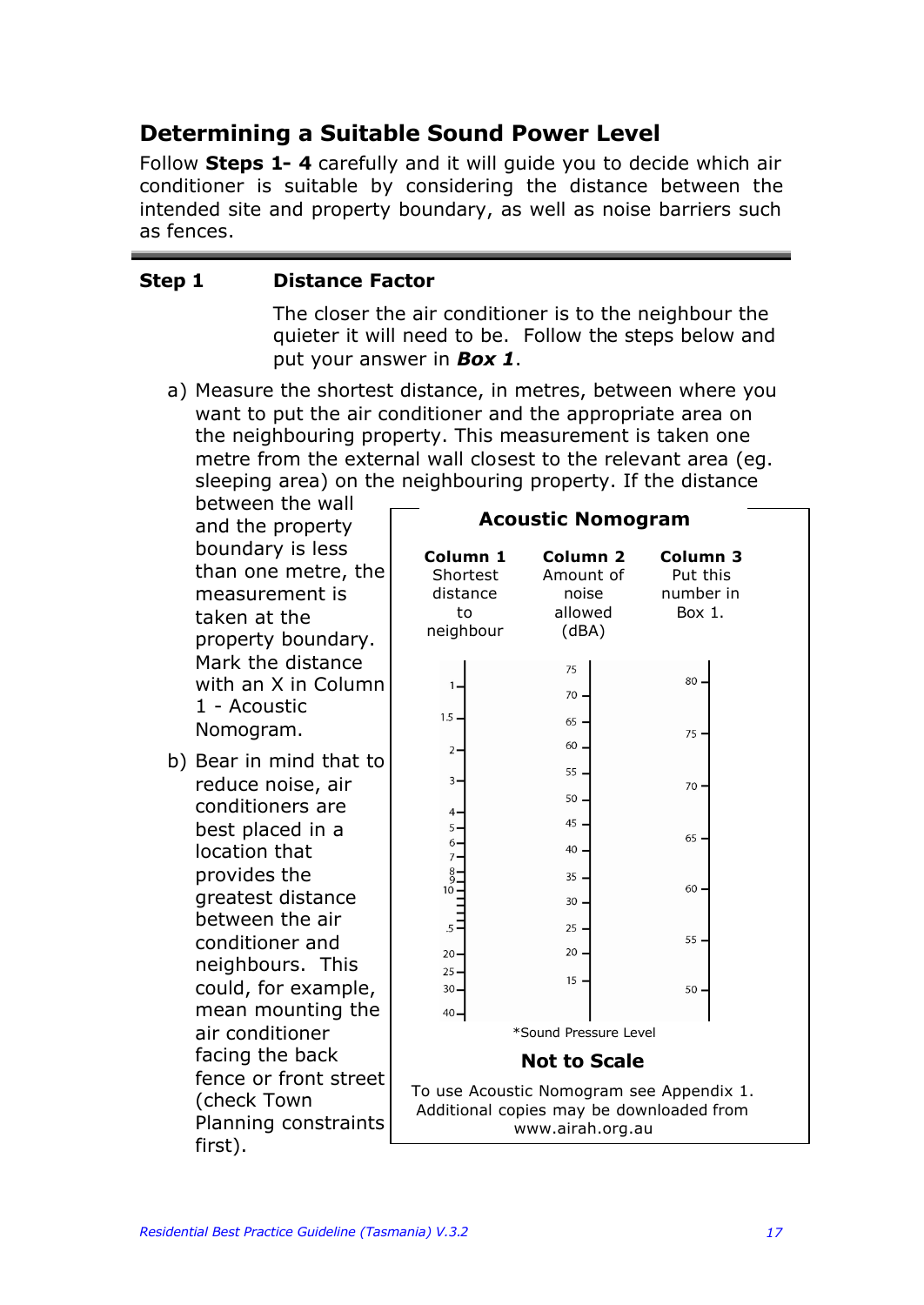- c) For air conditioners situated near the sleeping area of the neighbouring property, the maximum assigned level will be 40dB(A) sound pressure level for the overnight period from 10pm until 7am the following morning. Assigned noise levels are calculated either on the premises or at the boundary fence of the property receiving noise. Measurements are not made at the property emitting the noise. Before relying on an assigned level for this calculation you will need to consider tonality and impulsive noise.
- d) Tonality can be simply described as a characteristic whine or drone. Experience has shown that many air conditioners are tonal when assessed under Regulations. If the tone cannot be reasonably and practicably removed from the noise, the installer will need to compensate for this in the calculation. This can be achieved by subtracting 5dB from the assigned level, prior to doing any calculations.
- e) If the highest allowable level is 40dB(A) sound pressure level, and you believe a unit is tonal and you cannot reasonably or practicably remove the tones, you will need to consider lowering the assigned allowable level to 35dB(A) sound pressure level.
- f) Impulsive means noise containing one or more audible peaks of a short duration. This could be due to the air conditioner stopping and starting, or making repetitive noises.
- g) If the highest allowable level is 40dB(A) sound pressure level and you believe the unit emits impulsive noise, you will need to lower the assigned allowable level to 38dB(A) sound pressure level.
- h) Once you have considered whether adjustments for tonality and impulsive noise are required, mark the amount of noise allowed in the area with an X in Column 2 - Acoustic Nomogram.
- i) Draw a straight line from the X in Column 1 through the X in Column 2 to cut through Column 3 - Acoustic Nomogram.
- j) Read the number from Column 3 Acoustic Nomogram, where the line you have just drawn crosses, and write this in **Box 1**.

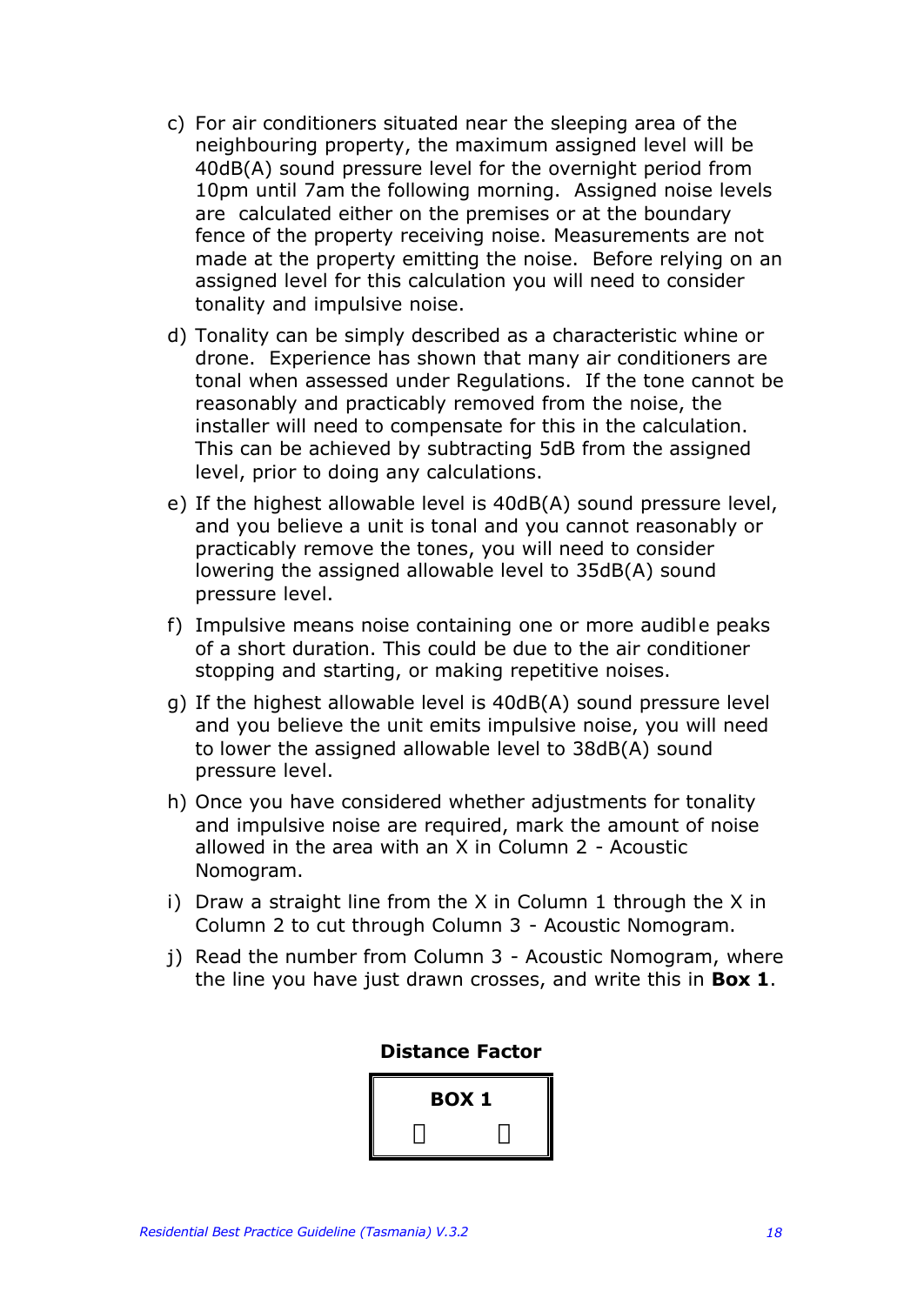#### **Step 2 Barrier Factor**

If there is a fence or wall between the neighbouring properties the noise may be reduced. Check this below and put your answer in *Box 2*.

A fence or barrier can reduce the level of air conditioner noise heard in neighbouring premises. To do this a fence or barrier will need to be continuous or solid. It should contain very few gaps, particularly where the fence meets the ground. The fence or barrier must also prevent the air conditioner being seen from noise sensitive locations on neighbouring premises. Noise sensitive locations include windows of bedrooms and living rooms (including those of multi storey dwellings) and outdoor entertaining and relaxing areas.

Carefully read through the fence/barrier descriptions below starting at **a)**. Select a value that corresponds to the fence/ barrier description applicable to your situation. Put this value in **Box 2**.

| a)           | The fence/barrier does not prevent the air conditioner<br>O<br>being seen from between the air conditioner and noise<br>sensitive locations on the neighbouring premises.                                    |   |  |  |  |  |  |  |  |  |
|--------------|--------------------------------------------------------------------------------------------------------------------------------------------------------------------------------------------------------------|---|--|--|--|--|--|--|--|--|
| $\mathbf{b}$ | The fence/barrier only just blocks the "line of sight" and<br>it is made of material having gaps, such as a standard<br>picket fence or a brick fence with fancy iron inserts.                               | 0 |  |  |  |  |  |  |  |  |
| c)           | The fence/barrier only just blocks "line of sight" and is<br>made of solid material.                                                                                                                         | 5 |  |  |  |  |  |  |  |  |
| $\mathbf{d}$ | Fence/barrier with gaps e.g.<br>Hedges/bushes/trees<br>• Tea tree/brush<br>Picket Fence<br>Fence in disrepair with holes or missing planks<br>Wire mesh fence<br>Masonry fence with decorative open inserts. | O |  |  |  |  |  |  |  |  |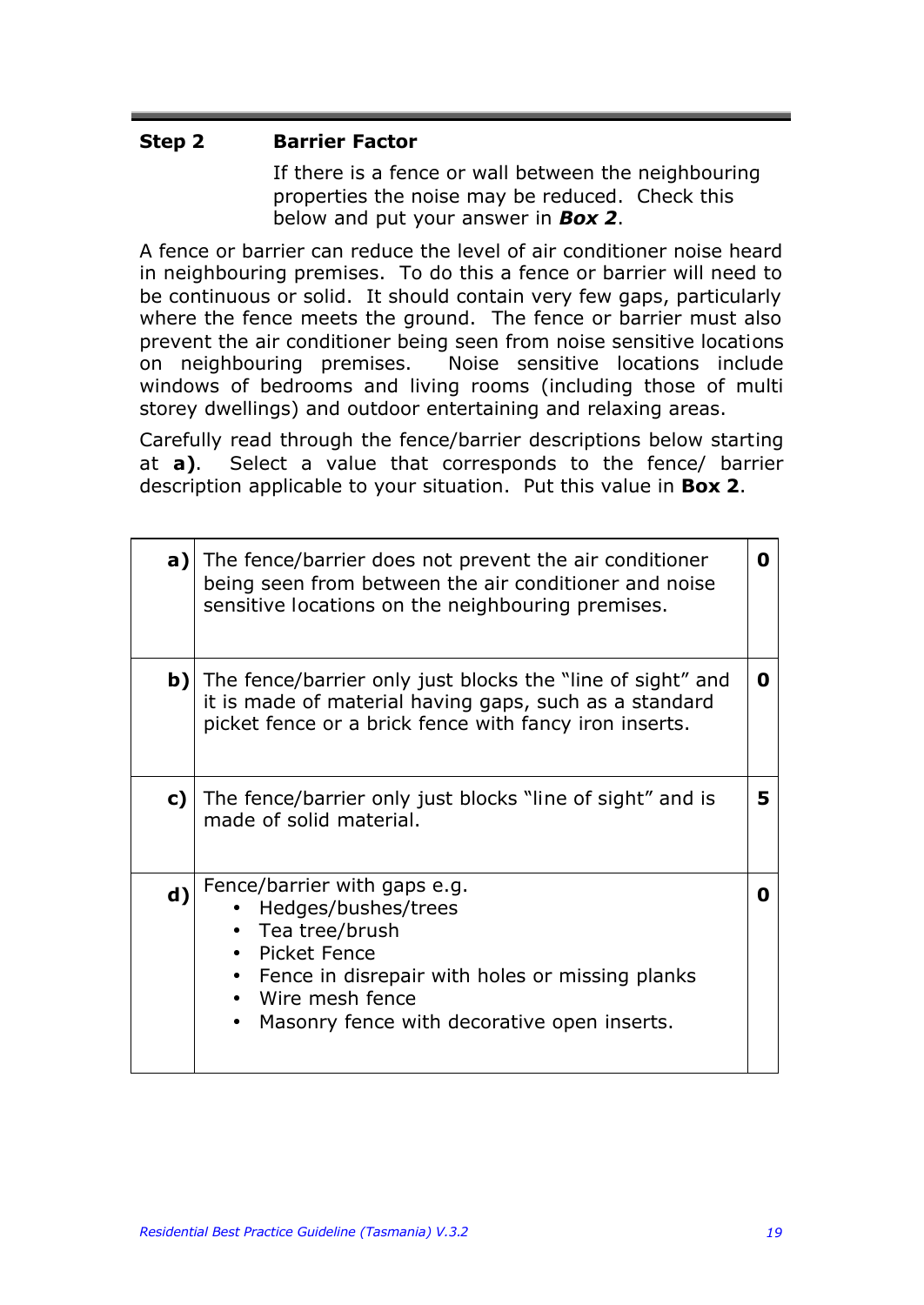

#### **Note:**

- If in doubt about your fence type, select a low value.
- For roof mounted refrigerated units, place "0" in Box 2 Barrier Factor.

#### **Barrier Factor**

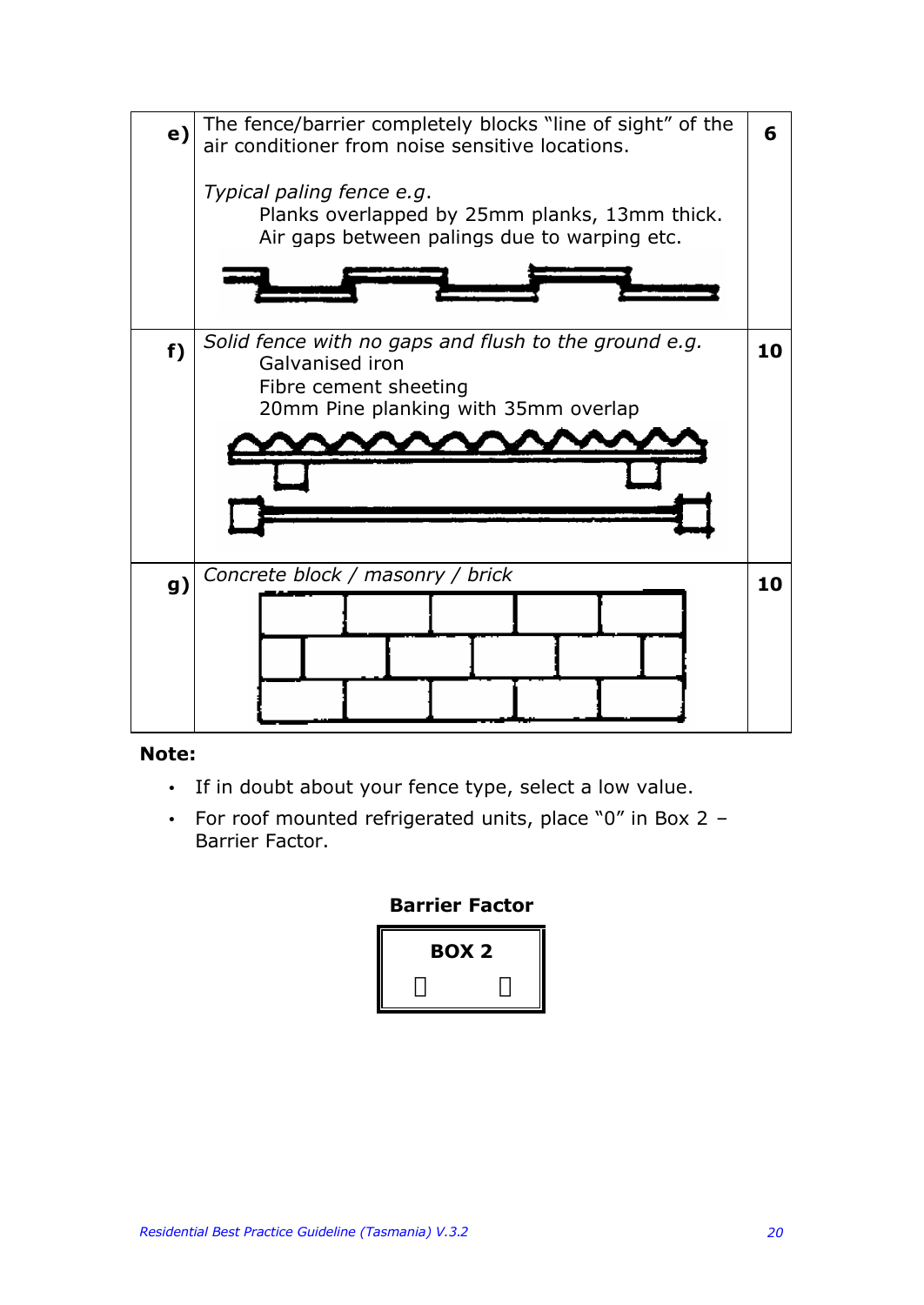#### **Step 3 Reflection Factor**

Noise can reflect off walls and make the air conditioner appear louder. From the examples below, determine the best fit for your situation and put your answer in *Box 3*.

Just as light reflects from mirrored surfaces, sound will reflect from walls, carports, roofs and the like. Find a diagram below which best corresponds to the placement of the air conditioner. Put the corresponding value in **Box 3**.



#### **Two Reflective Surfaces**



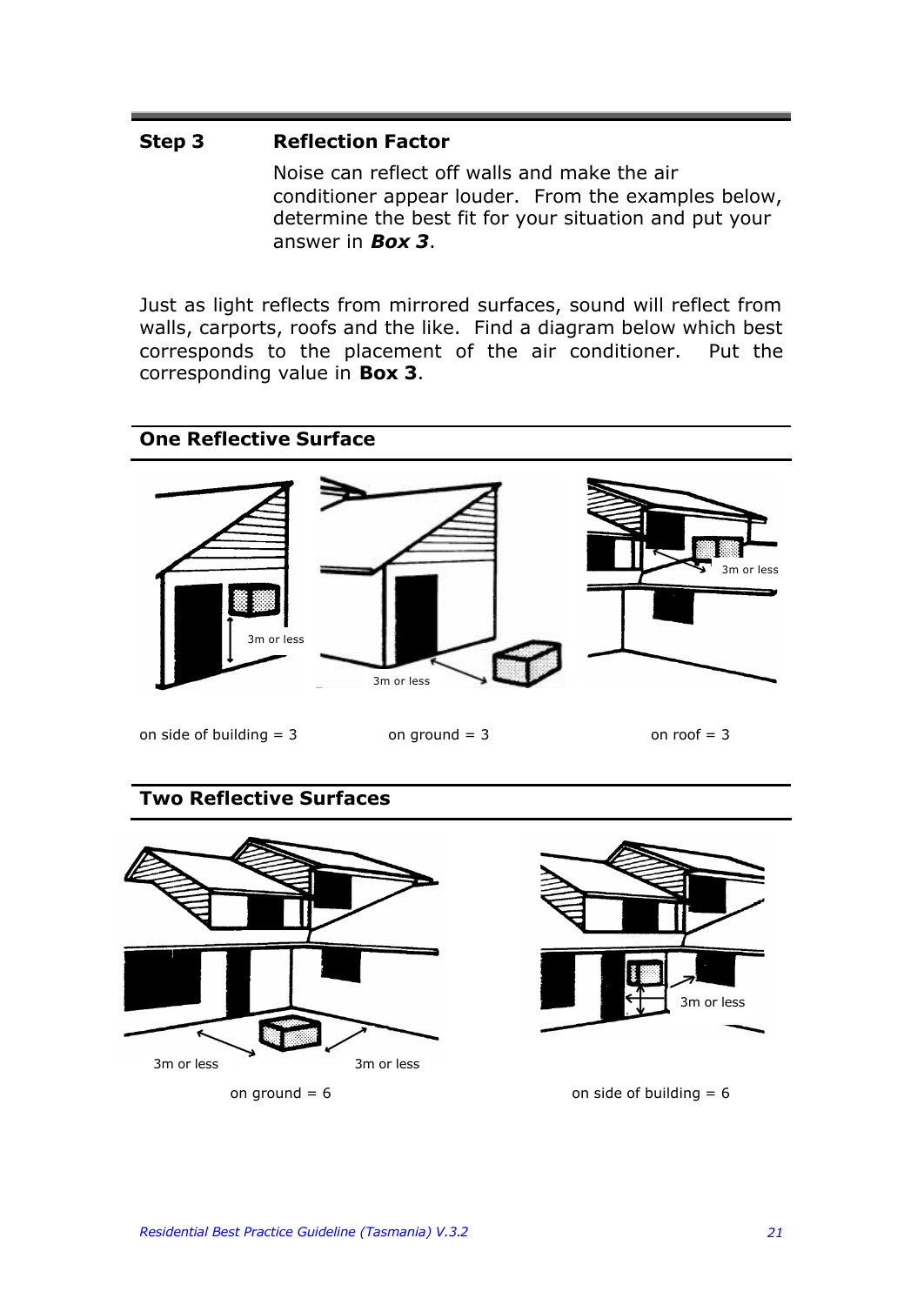### **Two Reflective Surfaces**





between two walls =  $6$  on roof =  $6$ 



under carport  $= 6$ 

#### **Reflection Factor**

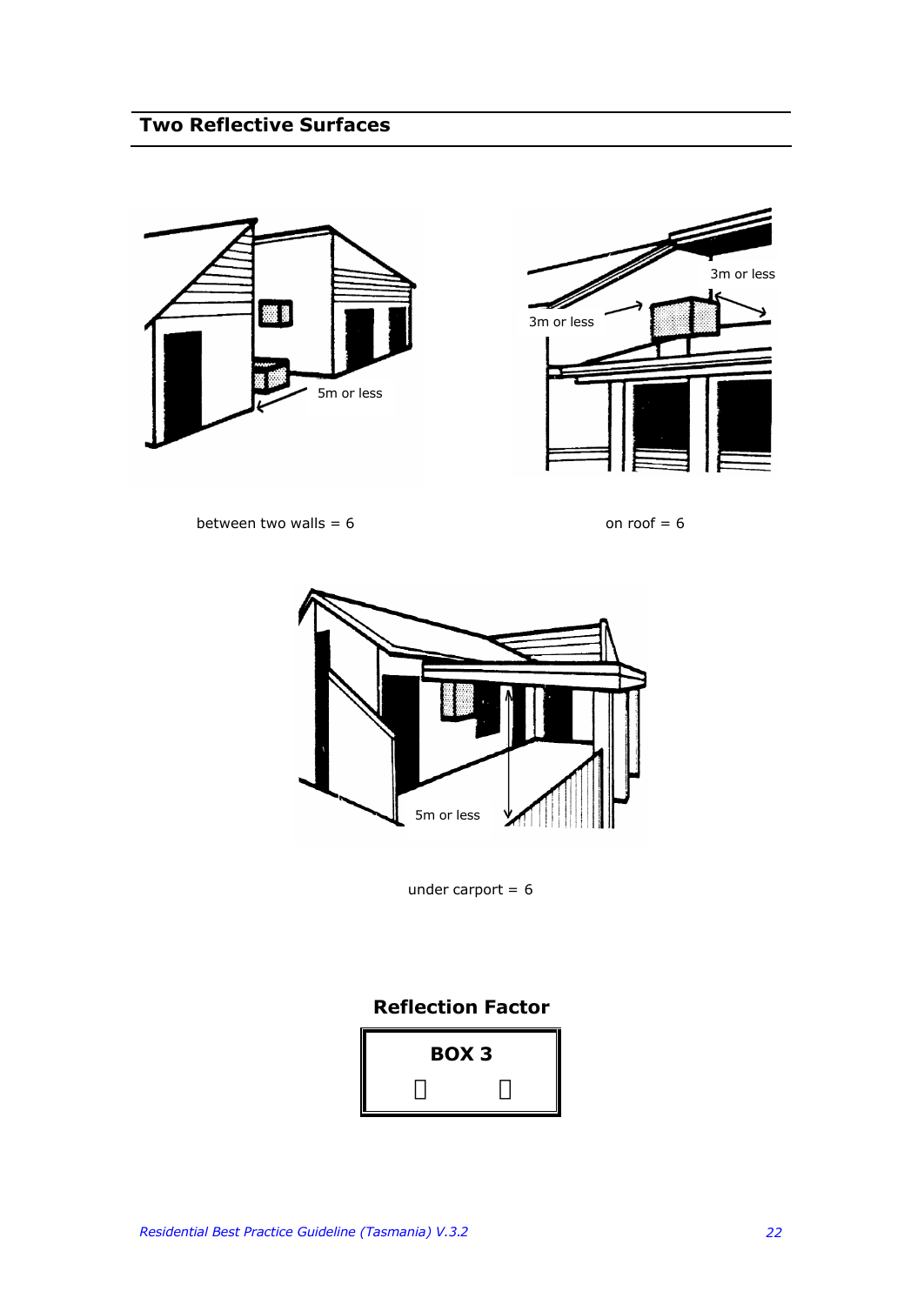#### **Step 4 Sound Power Level dB(A)**

(= Answer) Add the numbers in **Box 1** and **Box 2**, then subtract the number in **Box 3**.

**Transfer all your Answers here and complete the equation.**



The answer is the outdoor unit Maximum Sound Power Level (expressed in dB(A)) that can be installed in the position you are considering.

Refrigerated domestic air conditioners should be labelled with their outside sound power level.

> *"As a Supplier you will need to know the sound power level of any air conditioning unit you intend to install."*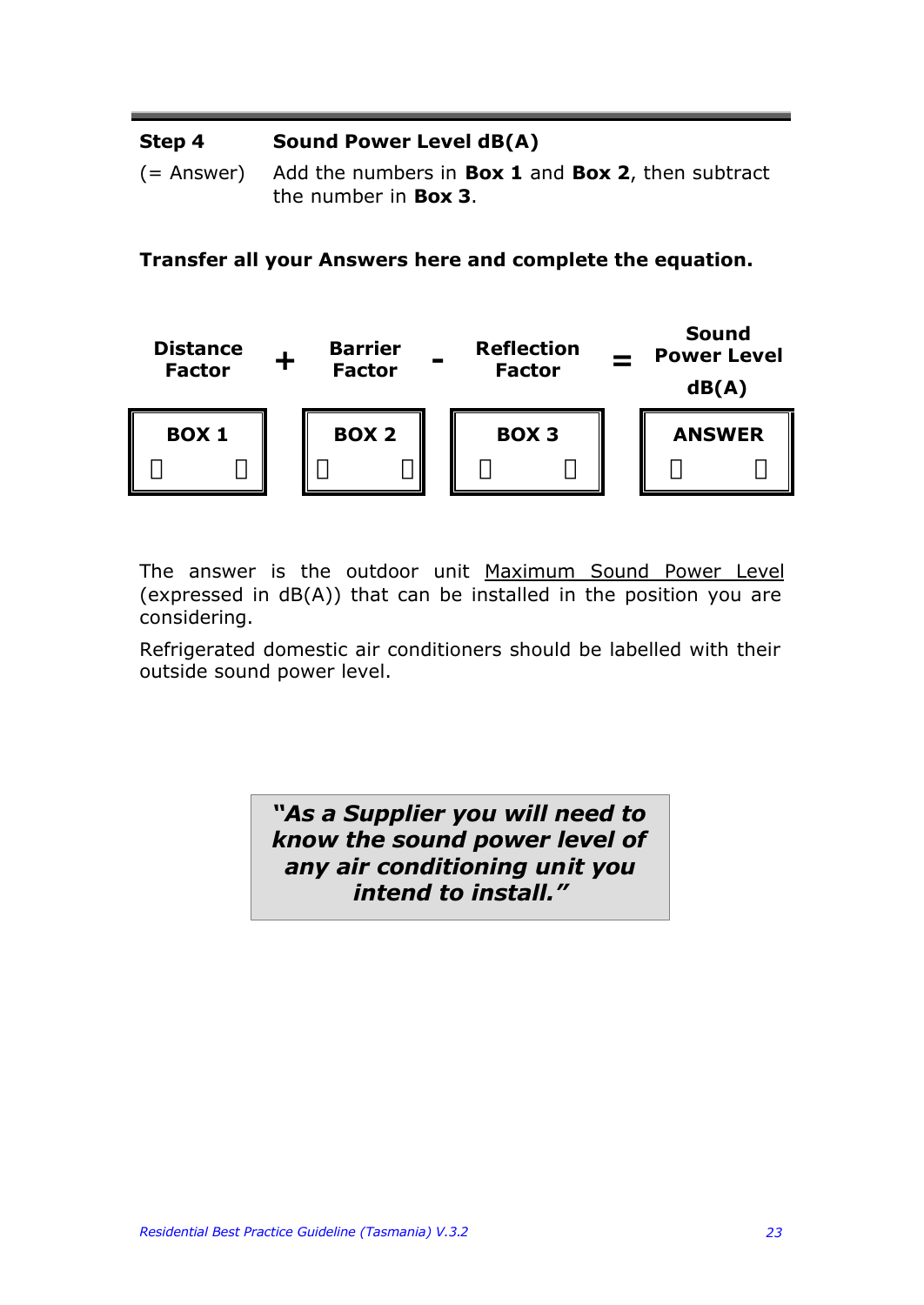

#### *Determining a Suitable Sound Power Level*

For this example assume the noise limit is 40dB(A), as it is for sleeping areas at night.

#### **Step 1**

You plan to locate the air conditioner 5 metres from the relevant point near your neighbour's sleeping area so you put a mark at 5 in Column 1. The assigned level at the neighbours property should not exceed 40dB(A) and you are satisfied that the unit is not tonal so you put a mark at 40 in Column 2 of the Acoustic Nomogram. Joining these two points with a straight line through column 3 of the Acoustic Nomogram gives a value of 62.

#### **Step 2**

The fence between the air conditioner and neighbours would block the "line of sight" and is made of wooden overlapped planks. Put 6 in Box 2.



#### **Step 3**

The air conditioner will be located on the ground against the house wall and more than

3 metres from any other wall surface. Put 3 in Box 3.

| <b>Distance</b><br><b>Factor</b> | <b>Barrier</b><br><b>Factor</b> | <b>Reflection</b><br><b>Factor</b> | <b>Sound</b><br><b>Power Level</b><br>dB(A) |
|----------------------------------|---------------------------------|------------------------------------|---------------------------------------------|
| <b>BOX 1</b><br>162y             | <b>BOX 2</b><br>í6ý             | <b>BOX 3</b><br>í3ý                | <b>ANSWER</b><br>$\ $ í 65 dB(A) $\circ$    |

You have determined that the Sound Power Level for an air conditioner to be installed at this particular location should not exceed 65 dB(A). It may be possible to locate a unit with a higher Sound Power Level at this location if an appropriately designed acoustic enclosure is built around it. This should only be considered under the advice of a suitably qualified person otherwise damage to the unit or a fire hazard may result.

If it is estimated or anticipated that noise levels will exceed allowable limits, Suppliers should raise potential issues and solutions with the Customer before a location is finalised.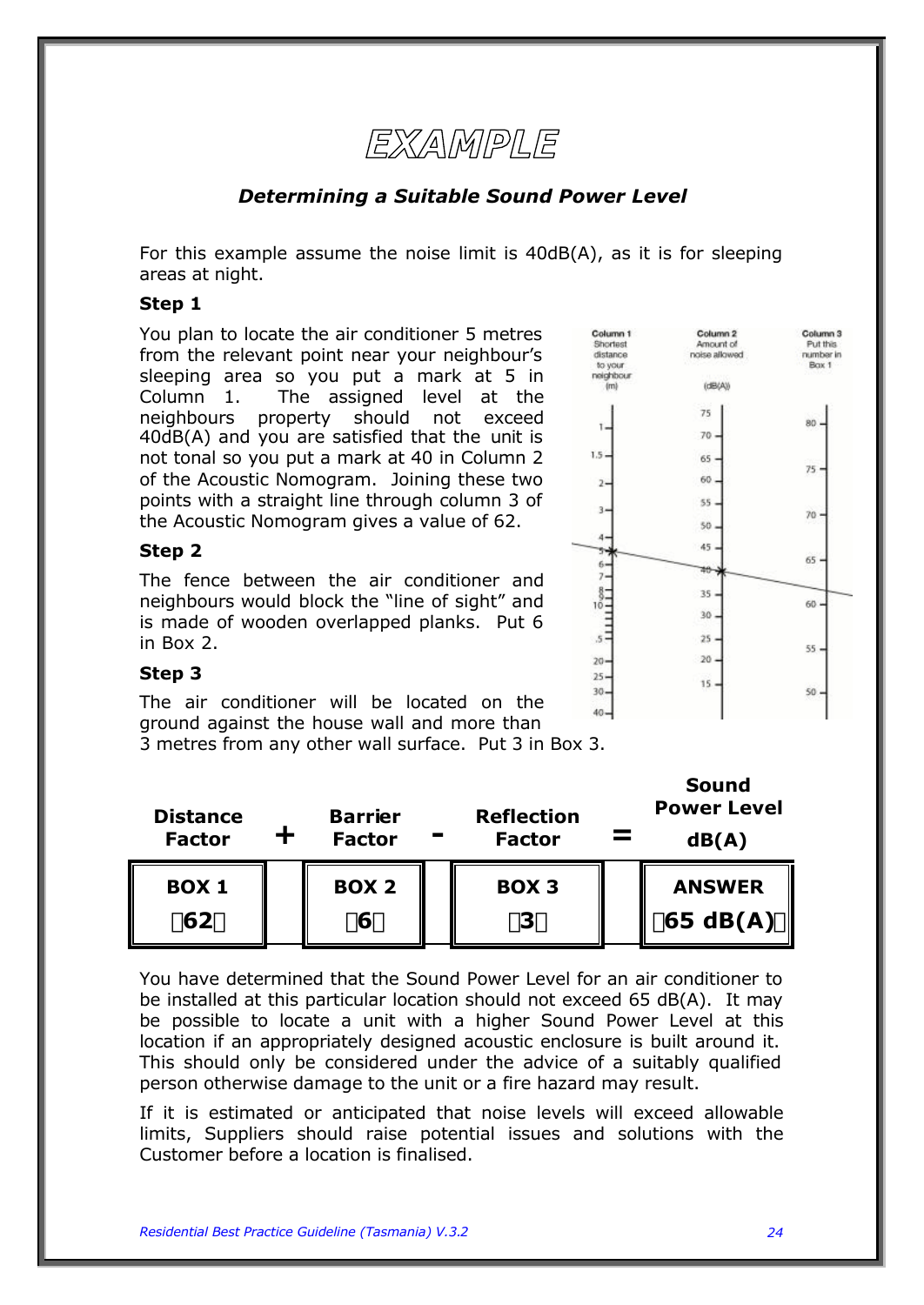### **Determining Distance to Boundary**

Determining the distance to the boundary for a known air conditioner is simple. This time the known values are Sound Power Level (from the unit), Barrier Factor and Reflection Factor.

The distance value is determined as follows:



The value from the above answer box is marked in Column 3 of the Acoustic Nomogram. Draw a straight line through this mark and a similar mark in Column 2 representing the noise level allowed in the area (typically 40 dB(A) at night near a sleeping area, or 35 dB(A) if the noise is tonal).

This straight line is extended through Column 1 to find the minimum distance in metres that the unit should be set back from the nearest boundary.

It may be possible to locate the unit closer to the boundary if an appropriately designed acoustic enclosure is built around it. This should only be considered under the advice of a suitably qualified person otherwise damage to the unit or a fire hazard may result.

If it is estimated or anticipated that noise levels will exceed allowable limits, Suppliers must raise potential issues and solutions with the Customer before a location is finalised.

## **Load Estimation**

The Supplier will determine the required equipment capacity using an appropriate method and means of calculation, using their best



professional judgement and provide the details of the basis of this determination to the customer. Load estimation shall be performed only by personnel experienced in doing these calculations or under the supervision of other experienced personnel.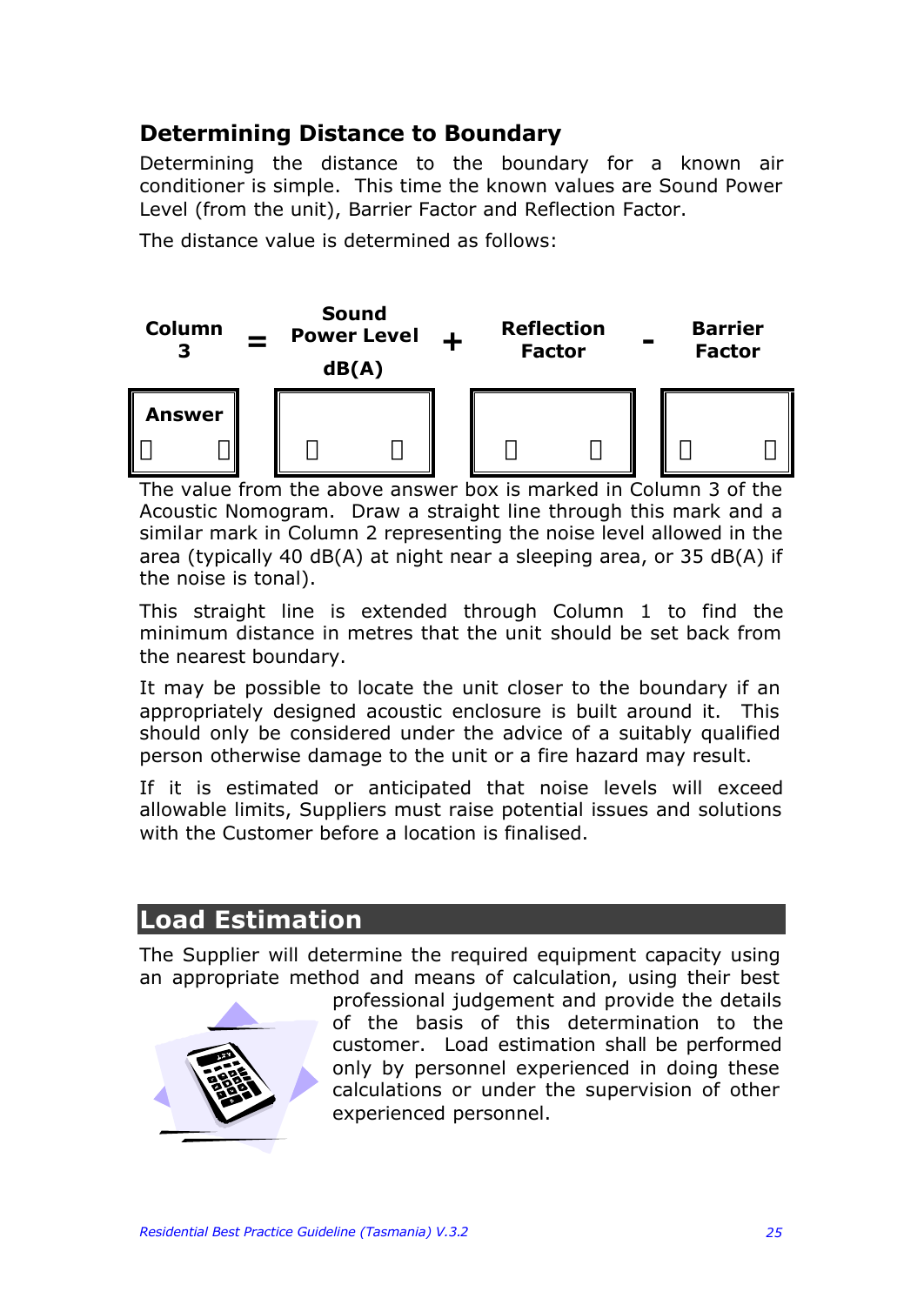# **Legislation, Regulations, Standards and Reference Material**

Current legislation, regulations, standards and reference material is correct at the time of publication It is the responsibility of the Supplier to ensure that all work is carried out in compliance with all current Legislation and the requirements of applicable Standards, Codes and Authorities.

### **Tasmania Legislation**

- Fair Trading Act 1990
- Consumer Affairs Act 1988
- Electricity Industry Safety & Administration Act 1997
- Local Government Act 1993
- Workplace Health & Safety Act 1995
- Environmental Management & Pollution Control Act 1994
- Sale of Goods Act 1896
- Building Act 2000
- Environmental Protection (Noise) Amendment regulations 2000. Statutory rules 2000, No.186.

### **Commonwealth Legislation**

• Trade Practices Act 1974

### **Codes**

- Building Code of Australia
- SAA HB40: The Australian Refrigeration and Air conditioning Code of Good Practice - Reduction of emissions of fluorocarbons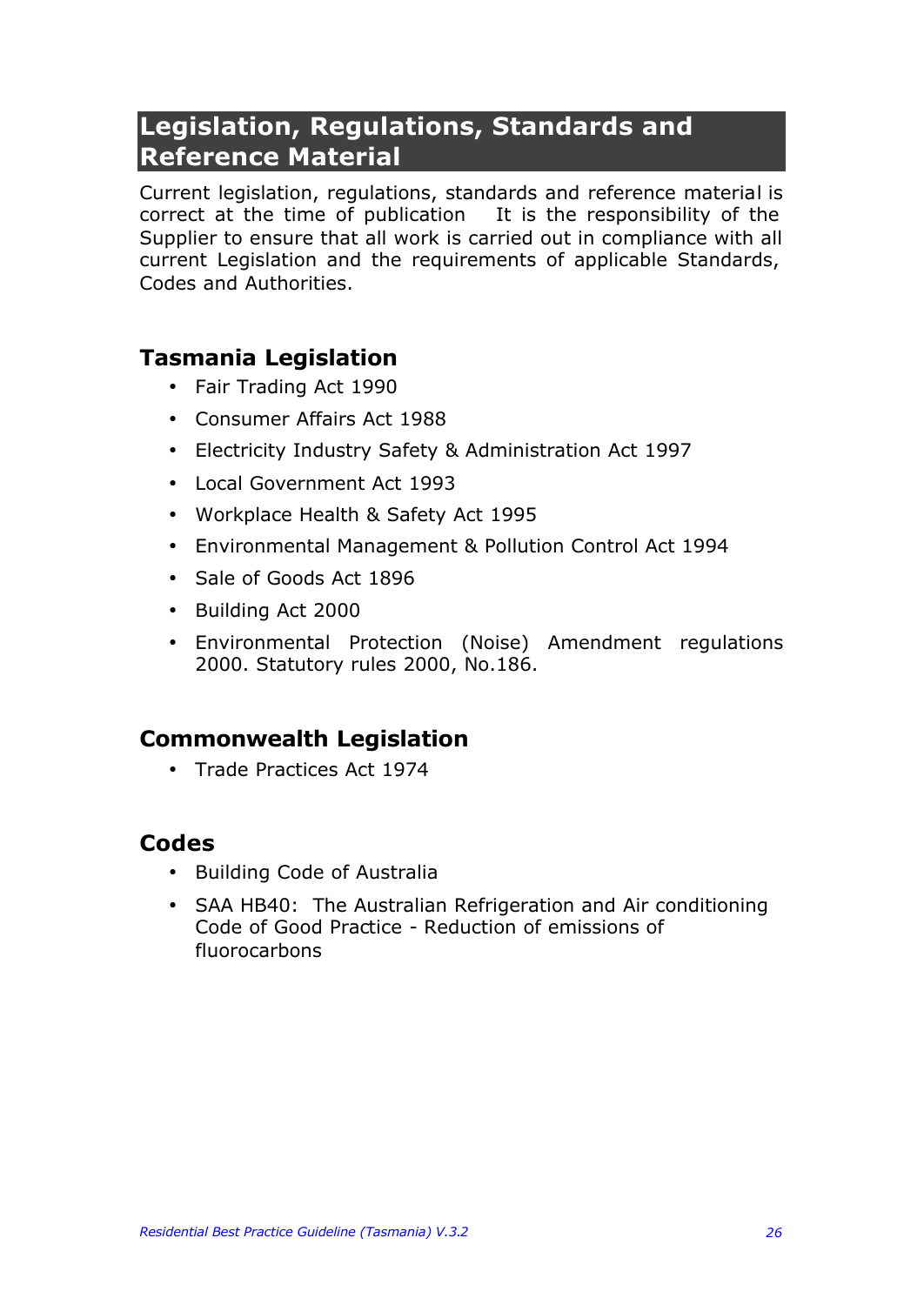### **Australian Standards**

The Supplier shall comply with all relevant requirements of any Standards that are called up by Legislation, Codes or Authorities. Even if not mandated in legislation, AIRAH recommends compliance with the latest edition of the following Standards including, but not limited to:

| AS1055:     | Acoustics - Description and measurement of<br>environment noise                                                                      |
|-------------|--------------------------------------------------------------------------------------------------------------------------------------|
| AS1668.2:   | The use of mechanical ventilation and air<br>conditioning in buildings - Mechanical ventilation<br>for acceptable indoor air quality |
| AS1677:     | Refrigerating systems                                                                                                                |
| AS2107:     | Acoustics - Recommended design sound levels<br>and reverberation times for building interiors                                        |
| AS2913:     | Evaporative air conditioning equipment                                                                                               |
| AS3000:     | <b>SAA Wiring Rules</b>                                                                                                              |
| AS 3102:    | Approval and test specification for electric duct<br>heaters                                                                         |
| AS/NZS3018: | Electrical installations - Domestic installations                                                                                    |
| AS/NZS3350: | Safety of household and similar electrical<br>appliances, Part 2.40 - Electrical heat pumps air<br>conditioners and dehumidifiers    |
| AS3823:     | Performance of electrical appliances - Air<br>conditioners and heat pumps                                                            |
| AS4254:     | Ductwork for air-handling systems in buildings                                                                                       |
| AS4269:     | Complaints handling                                                                                                                  |
| AS4426:     | Thermal insulation of pipework, ductwork and<br>equipment - Selection, installation and finish                                       |

### **AIRAH Reference Material**

AIRAH recommends reference to the following documents:

- DA 02: Noise Control
- DA 03: Duct Design
- DA 08: Introduction to HVAC&R
- DA 09: Load Estimation & Psychrometrics
- DA 19: HVAC&R Maintenance
- DA 20: Humid Tropical Air Conditioning
- RS1: Refrigerant Selection Guide 2003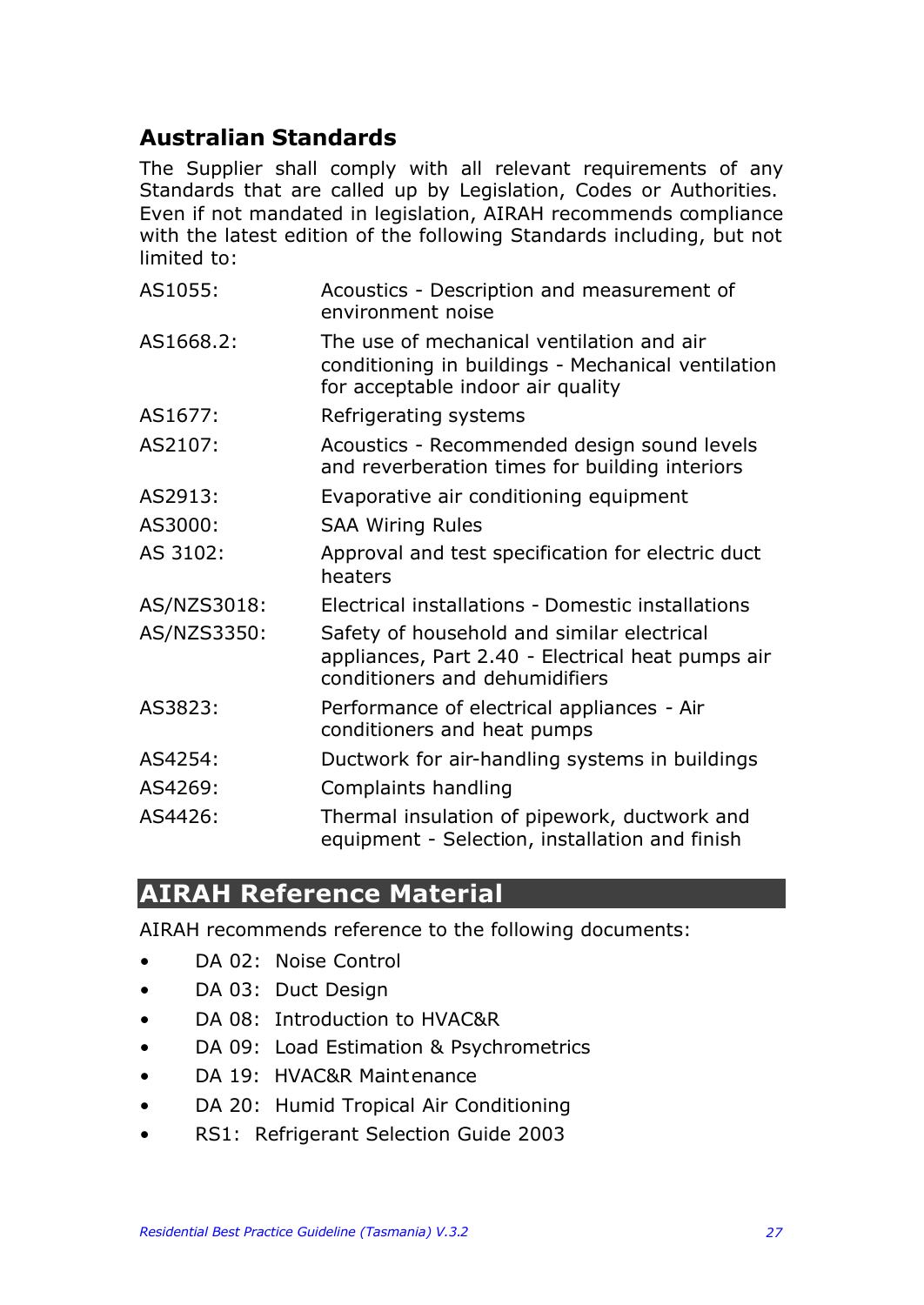### **Dispute Resolution**

If a Customer is not satisfied with an air conditioning or heating installation carried out in accordance with the AIRAH Residential Air Conditioning Best Practice Guideline, a management representative of the Supplier shall investigate the complaint in a timely manner.

In the event of an omission or failure to comply with the relevant requirements of the Guideline, the quotation, any formal contract entered into for the works or to any other matter which the Supplier has a common law obligation to address, the Supplier shall promptly rectify the omission or failure.

If the Supplier determines that no such omission or failure has occurred and that the complaint is not justified, the management representative shall provide a written response to the Customer outlining the reasons why, and suggesting the informal or formal dispute resolution procedures that may be employed if the Customer is still not satisfied.

It is recommended that the dispute resolution procedures are included in the quotation or any formal contract entered into for the works. The Supplier should specify the relevant authorities and agencies appropriate for handling disputes in their State or Territory.

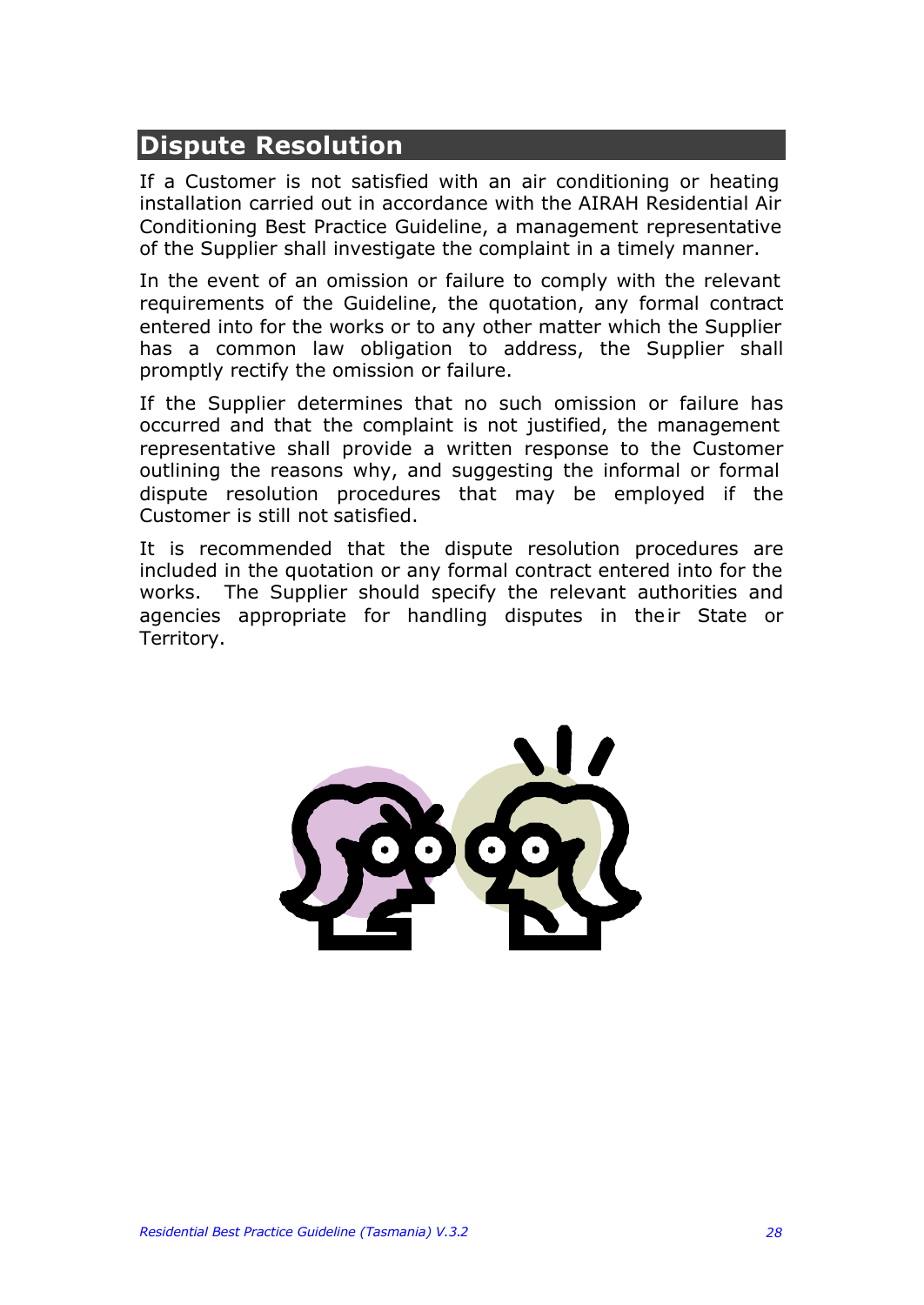## **Where to get more help**

#### **Department of Environment and Heritage**

**Phone** (02) 6274 1888

#### **Website** www.greenhouse.gov.au

**Look for** Your Home - information to help control your indoor living environment while reducing energy consumption. Energy rating – information on buying energy efficient appliances

#### **Australian Institute of Refrigeration, Air Conditioning & Heating (AIRAH)**

- **Phone** (03) 8623 3000
- **Website** www.airah.org.au
- **Look for** Reference material

#### **Australian Refrigeration Council (ARC)**

- **Phone** 1300 884 483
- **Website** www.arctick.org
- **Look for** Arctick certification program

#### **Yellow Pages**

- **Website** www.yellowpages.com.au
- **Look for** See "Acoustical Consultants"

#### **State Government**

- **Website** www.tas.gov.au
- **Look for** Legislation. Also Acts, Regulations and Policies associated with environmental issues

#### **Tasmanian Department of Primary Industries, Water & Environment**

- **Phone** 1300 368 550
- **Website** www.dpiwe.tas.gov.au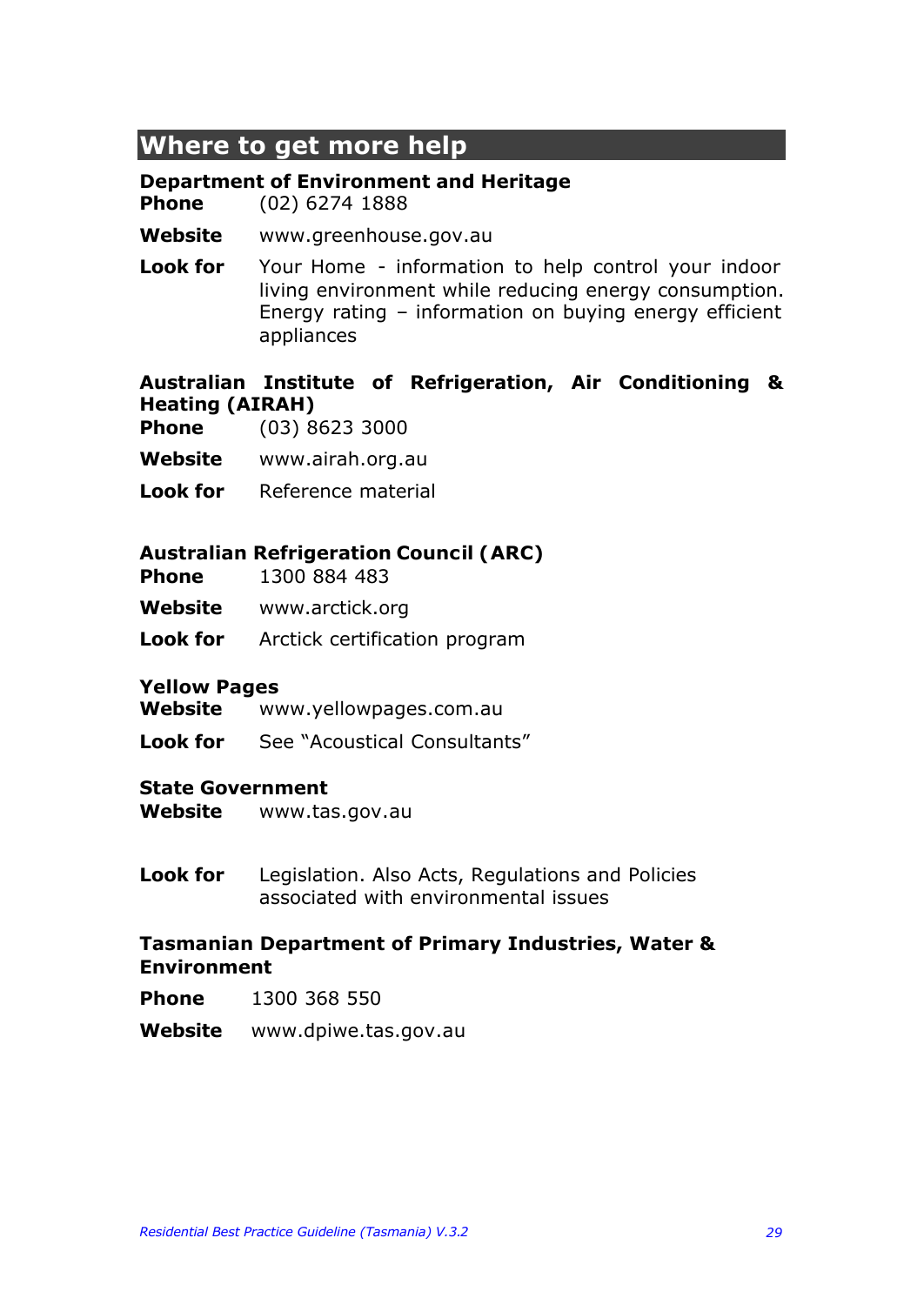# **Appendix 1 – Acoustic Nomogram**

| Column 1       | Column <sub>2</sub> | Column 3           |
|----------------|---------------------|--------------------|
| Shortest       | Amount of           | Put this           |
| distance<br>to | noise<br>allowed    | number in<br>Box 1 |
| neighbour      | (dB(A))             |                    |
|                | 75                  |                    |
|                |                     | 80                 |
| 1              | 70                  |                    |
| $1.5 \cdot$    | 65                  |                    |
|                |                     | 75                 |
| $\mathbf{2}$   | 60                  |                    |
|                | 55                  |                    |
| $\overline{3}$ |                     | 70                 |
|                | 50                  |                    |
| 4.             |                     |                    |
| 5.             | 45                  |                    |
| $6 -$          | 40                  | 65                 |
| $\overline{7}$ |                     |                    |
| $\frac{8}{9}$  | 35                  |                    |
| $10 -$         |                     | 60                 |
|                | 30                  |                    |
|                |                     |                    |
| $.5 -$         | 25                  | 55                 |
| $20 -$         | 20                  |                    |
| $25 -$         |                     |                    |
|                | 15                  |                    |
| $30 -$         |                     | 50                 |
| $40 -$         |                     |                    |

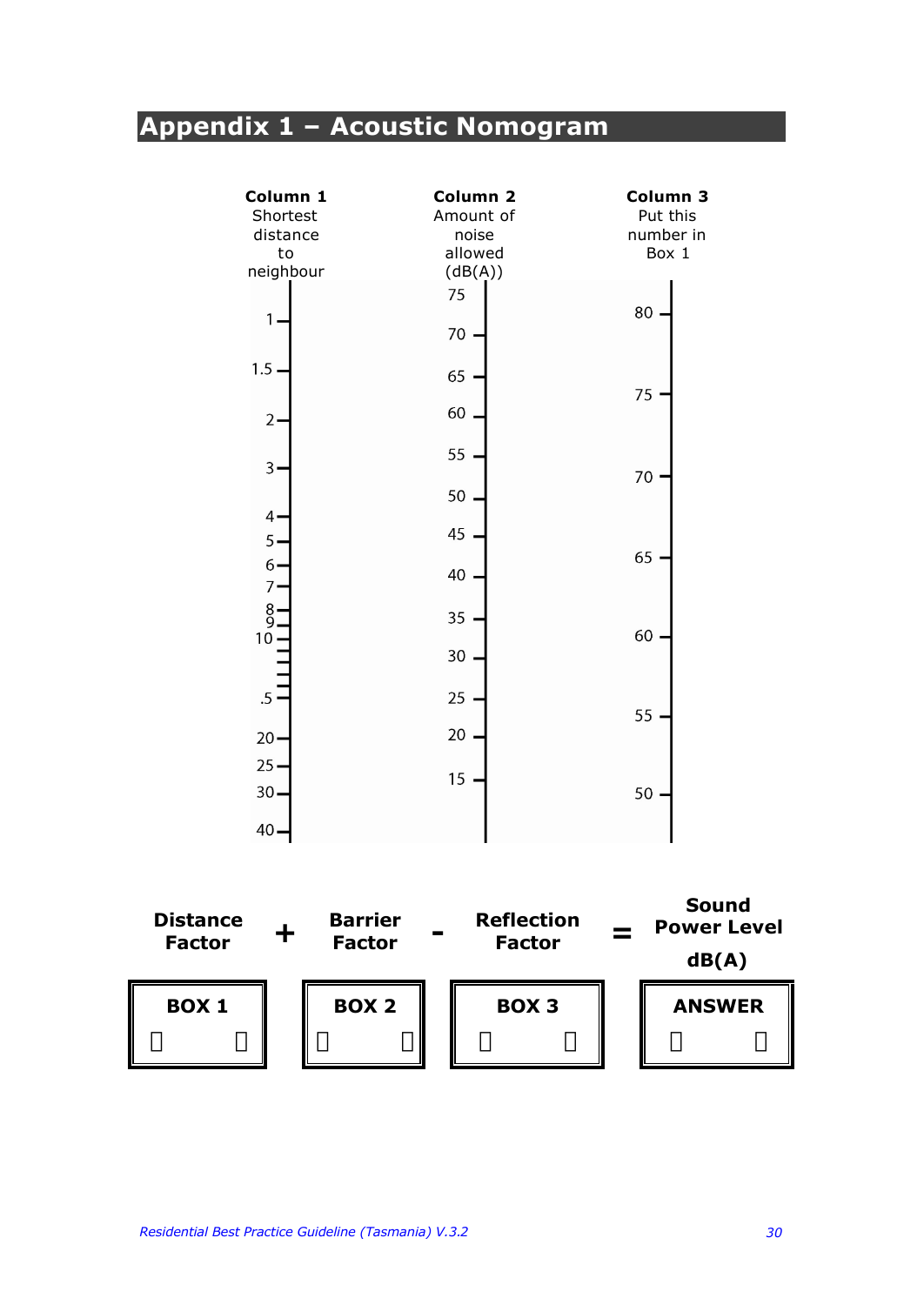# **Appendix 2 - Data Form**

This Data Form is intended to record the basis for calculations used by the Supplier to estimate the air conditioner capacity for a particular customer. It should be used with the AIRAH Residential Air Conditioning Best Practice Guideline and it should be left with the customer on completion of the installation.

|                        |                         | Name                                                                                                                           |          |        |          |                                   |                |                  |  |  |  |
|------------------------|-------------------------|--------------------------------------------------------------------------------------------------------------------------------|----------|--------|----------|-----------------------------------|----------------|------------------|--|--|--|
|                        |                         | <b>Address</b>                                                                                                                 |          |        |          |                                   |                |                  |  |  |  |
|                        |                         | <b>Address of Installation</b>                                                                                                 |          |        |          |                                   |                |                  |  |  |  |
|                        |                         | <b>Contact Details:</b>                                                                                                        |          | Phone: |          |                                   |                |                  |  |  |  |
|                        | <b>Customer Details</b> |                                                                                                                                |          | Email: |          |                                   |                |                  |  |  |  |
|                        |                         | Date of Installation                                                                                                           |          |        |          |                                   |                |                  |  |  |  |
|                        |                         | Type of building<br>(eg Weatherboard, Brick etc.)                                                                              |          |        |          |                                   |                |                  |  |  |  |
|                        |                         | Internal design<br>temperatures                                                                                                | Summer   |        |          | <sup>O</sup> CDB <sup>O</sup> CWB | Winter         | <sup>o</sup> CDB |  |  |  |
|                        |                         | External design<br>temperatures                                                                                                | Summer   |        |          | <sup>O</sup> CDB <sup>O</sup> CWB | Winter         | <sup>o</sup> CDB |  |  |  |
|                        | Basis                   | Method used to calculate cooling load                                                                                          |          |        |          |                                   |                |                  |  |  |  |
|                        | Design                  | Calculated cooling load                                                                                                        | GTH (kW) |        | TSH (kW) |                                   | Air Flow (I/s) |                  |  |  |  |
|                        |                         | Calculated heating load                                                                                                        | GTH (kW) |        |          |                                   | Air Flow (I/s) |                  |  |  |  |
|                        |                         | Estimated system size                                                                                                          |          |        |          |                                   |                |                  |  |  |  |
|                        |                         | System selection (make<br>& model) at nominated<br>GTH (kW)<br>Heating (kW)<br>TSH (kW)<br>design conditions<br>Air Flow (I/s) |          |        |          |                                   |                |                  |  |  |  |
| Selection<br>Equipment |                         | (Other Comments)                                                                                                               |          |        |          |                                   |                |                  |  |  |  |
|                        |                         | Outside Unit Sound Power Rating:                                                                                               |          |        | dB(A)    |                                   |                |                  |  |  |  |
|                        |                         | Calculated Outside Sound Pressure Level:<br>dB(A)                                                                              |          |        |          |                                   |                |                  |  |  |  |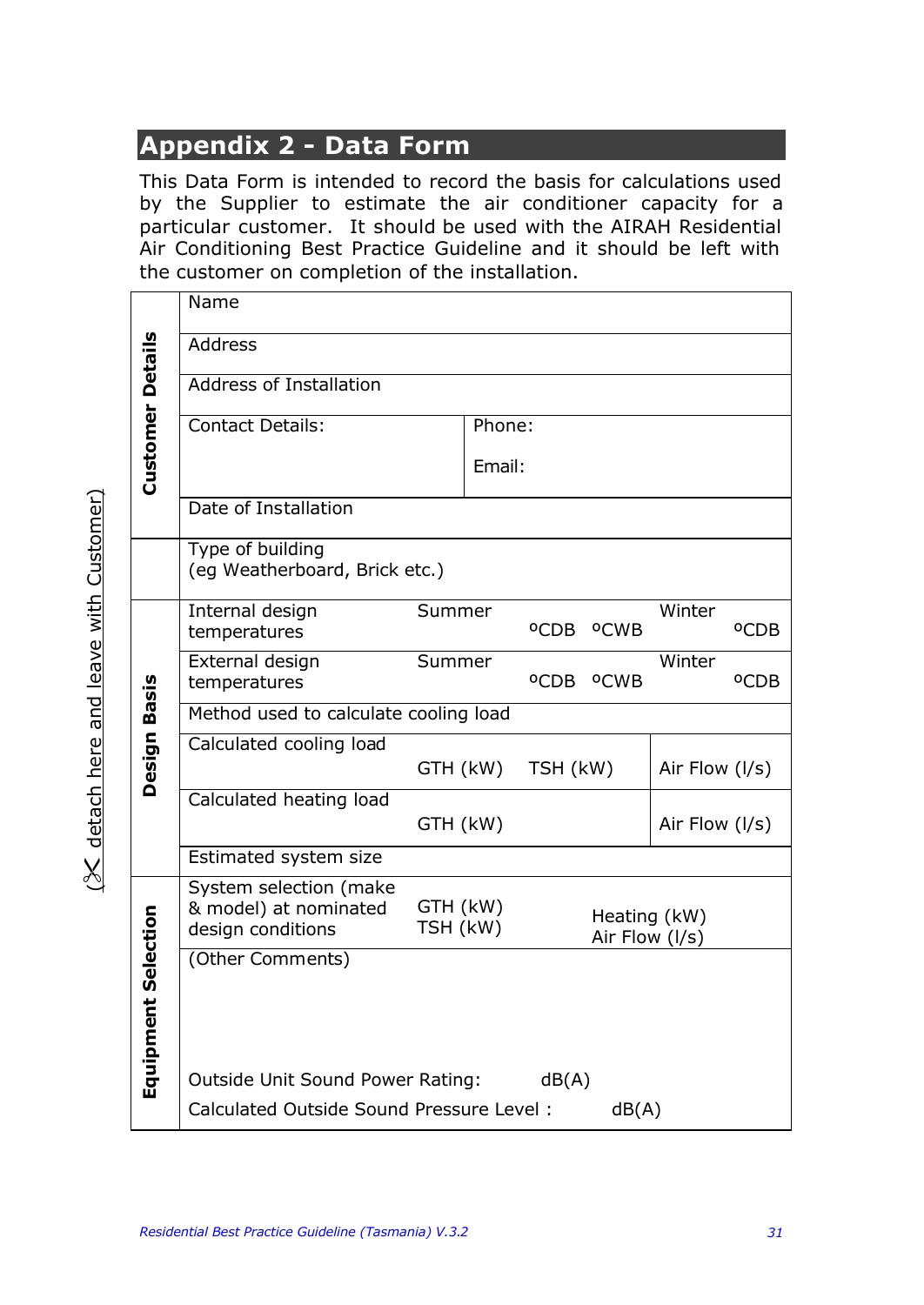|  |                            | Room 1 & Name                 |  |                    | Room 2 & Name                 |  |
|--|----------------------------|-------------------------------|--|--------------------|-------------------------------|--|
|  |                            | Size of room (eg<br>$10m^2$ ) |  |                    | Size of room (eg<br>$10m^2$ ) |  |
|  |                            | Insulation (eg<br>batts)      |  |                    | Insulation (eg<br>batts)      |  |
|  |                            | Primary aspect (eg<br>North)  |  |                    | Primary aspect (eg<br>North)  |  |
|  | Details of Room(s)         | People &<br>Equipment         |  | Details of Room(s) | People &<br>Equipment         |  |
|  |                            | (eg 3 people, 1<br>kW)        |  |                    | (eg 3 people, 1<br>kW)        |  |
|  |                            | External shading<br>(eg none) |  |                    | External shading<br>(eg none) |  |
|  |                            | Windows A x B                 |  |                    | Windows A x B                 |  |
|  |                            | Internal shading<br>eg blinds |  |                    | Internal shading<br>eg blinds |  |
|  |                            |                               |  |                    |                               |  |
|  |                            | Room 3 & Name                 |  |                    | Room 4 & Name                 |  |
|  |                            | Size of room (eg<br>$10m^2$ ) |  |                    | Size of room (eg<br>$10m^2$ ) |  |
|  |                            | Insulation (eg<br>batts)      |  |                    | Insulation (eg<br>batts)      |  |
|  | $\mathsf{oom}(\mathsf{s})$ | Primary aspect (eg<br>North)  |  | oom(s)             | Primary aspect (eg<br>North)  |  |
|  | ∝<br>$\mathfrak{b}$        | People &<br>Equipment         |  | ≃<br>Ъ             | People &<br>Equipment         |  |
|  | Details                    | (eg 3 people, 1<br>kW)        |  | <b>Details</b>     | (eg 3 people, 1<br>kW)        |  |
|  |                            | External shading<br>(eg none) |  |                    | External shading<br>(eg none) |  |
|  |                            | Windows A x B                 |  |                    | Windows $A \times B$          |  |
|  |                            | Internal shading<br>eg blinds |  |                    | Internal shading<br>eg blinds |  |

(% detach here and leave with Customer)  $(X$  detach here and leave with Customer)